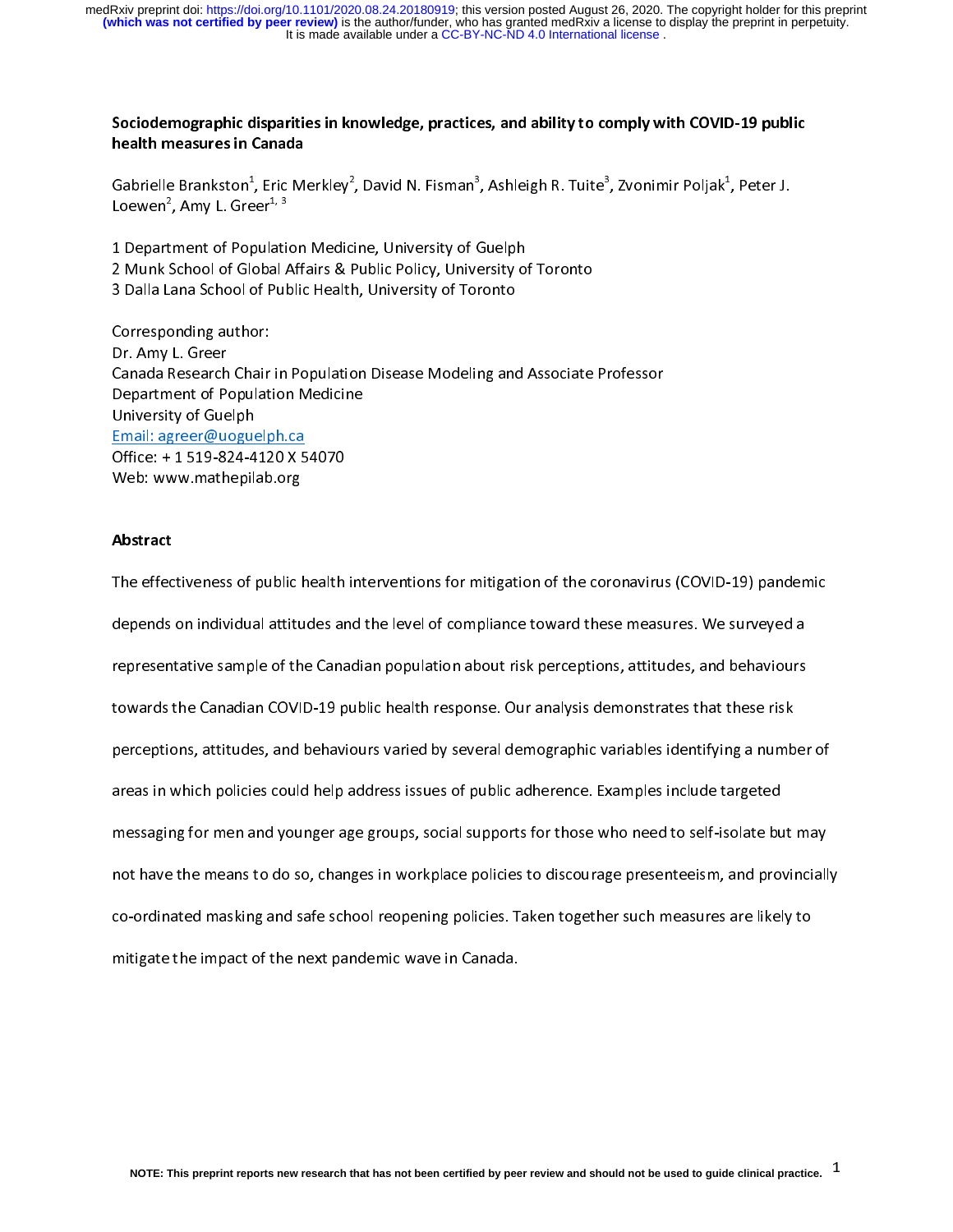#### Introduction

The current coronavirus (COVID-19) pandemic represents a unique challenge for public health and<br>health care systems. The virus is highly transmissible  $1,2$  and causes moderate to severe illness in approximately 20% of cases<sup>3</sup>. The first case of COVID-19 in Canada was reported on January 25, 2020 and was associated with international travel  $4$ . As of July 4, 2020, Canada has reported 106,842 cases mational travel <sup>4</sup>. As of July 4, 2020, Canada has reported 106,842 cases<br>e of infection in 35% of these cases remains unknown <sup>5</sup>. In the absence of and was associated with international travel <sup>+</sup>. As of July 4, 2020, Canada has reported 106,842 cases<br>and 8712 deaths <sup>4</sup>. The source of infection in 35% of these cases remains unknown <sup>5</sup>. In the absence of<br>effective me and 8712 deaths <sup>+</sup>. The source of infection in 35% of these cases remains unknown <sup>-</sup>. In the absence of<br>effective medical treatment options or a safe and effective vaccine, public health agencies have relied<br>on non-pharm on non-pharmaceutical interventions (NPIs) to mitigate transmission of the virus. Physical distancing<br>interventions act to reduce the person-to-person contact rate in a population thereby reducing the likelihood of disease transmission. All Canadian provinces and territories have instituted aggressive interventions act to reduce the person-to-person-to-person-to-person-to-person-to-person-to-person-<br>likelihood of disease transmission. All Canadian provinces and territories have instituted aggressive<br>physical distancing physical distancing measures in response to the COVID-19 pandemic including school closures, remo<br>work, cancellation of mass gatherings, and the closure of all non-essential businesses. While these<br>measures are expected to physical distancellation of mass gatherings, and the closure of all non-essential businesses. While these<br>measures are expected to have slowed the rate of transmission of the virus in order to protect limited<br>healtheens r measures are expected to have slowed the rate of transmission of the virus in order to protect limited these sessential business are expected to have slowed the rate of transmission of the virus in order to protect limited healthcare resources, they are disruptive to society, and the economy  $67$ .

Human behaviour is the main driver of respiratory disease transmission and in the absence of a vaccine  $\begin{bmatrix} 1 \\ 2 \end{bmatrix}$ or other pharmaceutical interventions, mitigation requires large scale behaviour change. As such, the<br>effectiveness of public health interventions depends on the level of individual compliance. Perceived risl<br>due to COVIDeffectiveness of public health interventions depends on the level of individual compliance. Perceived risk due to COVID-19 and attitudes toward these measures have a large impact on the willingness of people<br>to make the behaviour changes necessary for public health measures to be effective <sup>8</sup>. As cases decline, to make the behaviour changes necessary for public health measures to be effective <sup>8</sup>. As cases decline,<br>provincial governments lift restrictions, and businesses and schools reopen, it is imperative that provincial governments lift restrictions, and businesses and schools reopen, it is imperative that Extra cases decline,<br>ative that<br>s expected to<br>ick, to norselve providence is used to drive decision-making in order to minimize the transmission that is expected<br>occur. It is important to identify groups that are less likely to perceive COVID-19 as a risk, to percent<br>that public healt occur. It is important to identify groups that are less likely to perceive COVID-19 as a risk, to perceive that public health measures are effective, and more likely to engage in behaviours associated with that public health measures are effective, and more likely to engage in behaviours associated with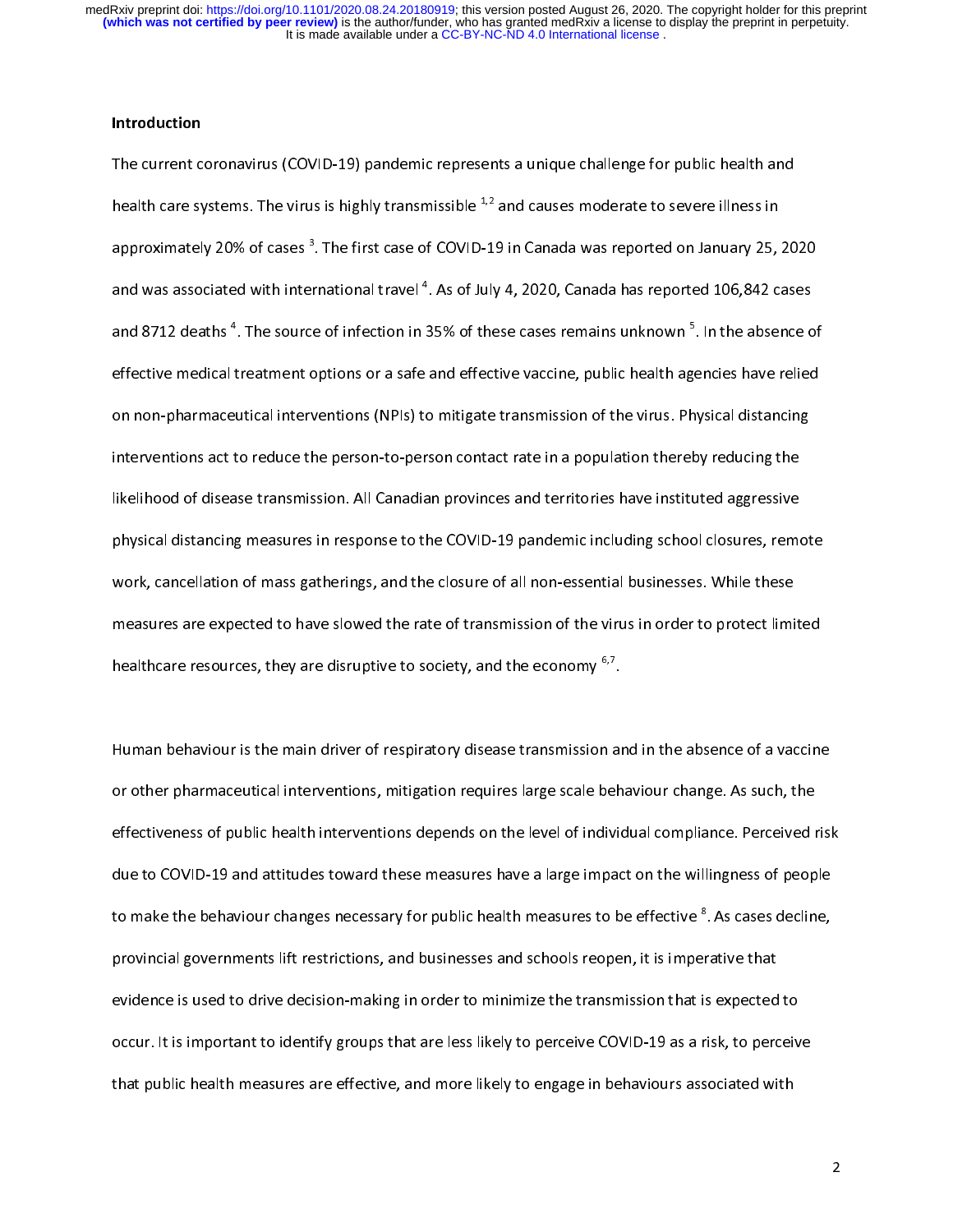transmission of COVID-19. This information can be used to target messaging and develop policies to help<br>support and encourage uptake of the necessary public health measures. The objectives of this study are<br>to: 1) describe support and the necessary of the necessary of the necessary public health<br>to: 1) describe population attitudes and behaviours towards the Canadian COVID-19 public health<br>response in May 2020, and 2) identify risk modifying total, at the population attitudes and behaviours to cancelate the Canadian COVID-19 public health<br>response in May 2020, and 2) identify risk modifying behaviours based on demographic and house<br>characteristics. response in May 2020, and 2) identify risk motyning behaviours based on demographic and householder<br>characteristics.

#### Results

Results<br>A total of 0.120  $\begin{bmatrix} 1 \\ 1 \end{bmatrix}$ A total of 9,120 survey responses were received between May 7 and May 19, 2020. Survey responses<br>were excluded from analysis if the survey was completed in less than 1/3 of the estimated completion<br>time (n = 137), if the time (n = 137), if the respondent reported their age as less than 18 years (n = 23), or if the survey was<br>discontinued prior to completion for any reason including exceeding the age, gender, or province quot<br>(n = 2060). B time (n = 3960). Respondents that completed the entire survey and were not screened out for any reason<br>
were included in the final sample resulting in 5000 bigh surlives uses included in the final sample resulting in 5000  $(n = 3960)$ . Respondents that completed the entire survey and were not screened out for any reason were included in the final sample resulting in 5000 high-quality survey responses.

A detailed description of the respondent population is included in the **Supplementary Materials (Table**<br>**S1)**. For the 5000 surveys, the proportion of respondents living in each province, the male to female  $\frac{1}{2}$ A detailed description of the respondent population is included in the **Supplementary Materials (Table 51)**. For the 5000 surveys, the proportion of respondents living in each province, the male to female ratio, and the pr S1). For the 5000 surveys, the proportion of respondents living in each province, the male to female<br>ratio, and the proportion of respondents in each age category were comparable to the 2016 Canadia<br>Census of the populatio ratio, and the proportion of response in each age category were comparable to the 2016 Canadian<br>Census of the population (data shown in Table S1, Supplementary Materials).<br>Perseived Rick Census of the population (data shown in Table S1, Supplementary Materials).<br>Perceived Risk<br>Table 1 decesibes respondents' lovel of perseived risk as well as indicators of m

### Perceived Risk

 $\begin{array}{c} \n\frac{1}{2} & \frac{1}{2} \\ \n\frac{1}{2} & \frac{1}{2} \\ \n\frac{1}{2} & \frac{1}{2} \\ \n\frac{1}{2} & \frac{1}{2} \\ \n\frac{1}{2} & \frac{1}{2} \\ \n\frac{1}{2} & \frac{1}{2} \\ \n\frac{1}{2} & \frac{1}{2} \\ \n\frac{1}{2} & \frac{1}{2} \\ \n\frac{1}{2} & \frac{1}{2} \\ \n\frac{1}{2} & \frac{1}{2} \\ \n\frac{1}{2} & \frac{1}{2} \\ \n\frac{1}{2} & \frac{1}{$ Table 1 describes respondents' level of perceived risk as well as indicators of preparedness in the event<br>of illness. Overall, 61.6% of respondents agreed that COVID-19 would be a serious illness for them, 21.6% agreed that they are likely to catch the virus, and 71.6% agreed that they are likely to transmit the virus if they did not follow public health advice. Perceived risk of serious illness due to COVID-19<br>3 virus if they did not follow public health advice. Perceived risk of serious illness due to COVID-19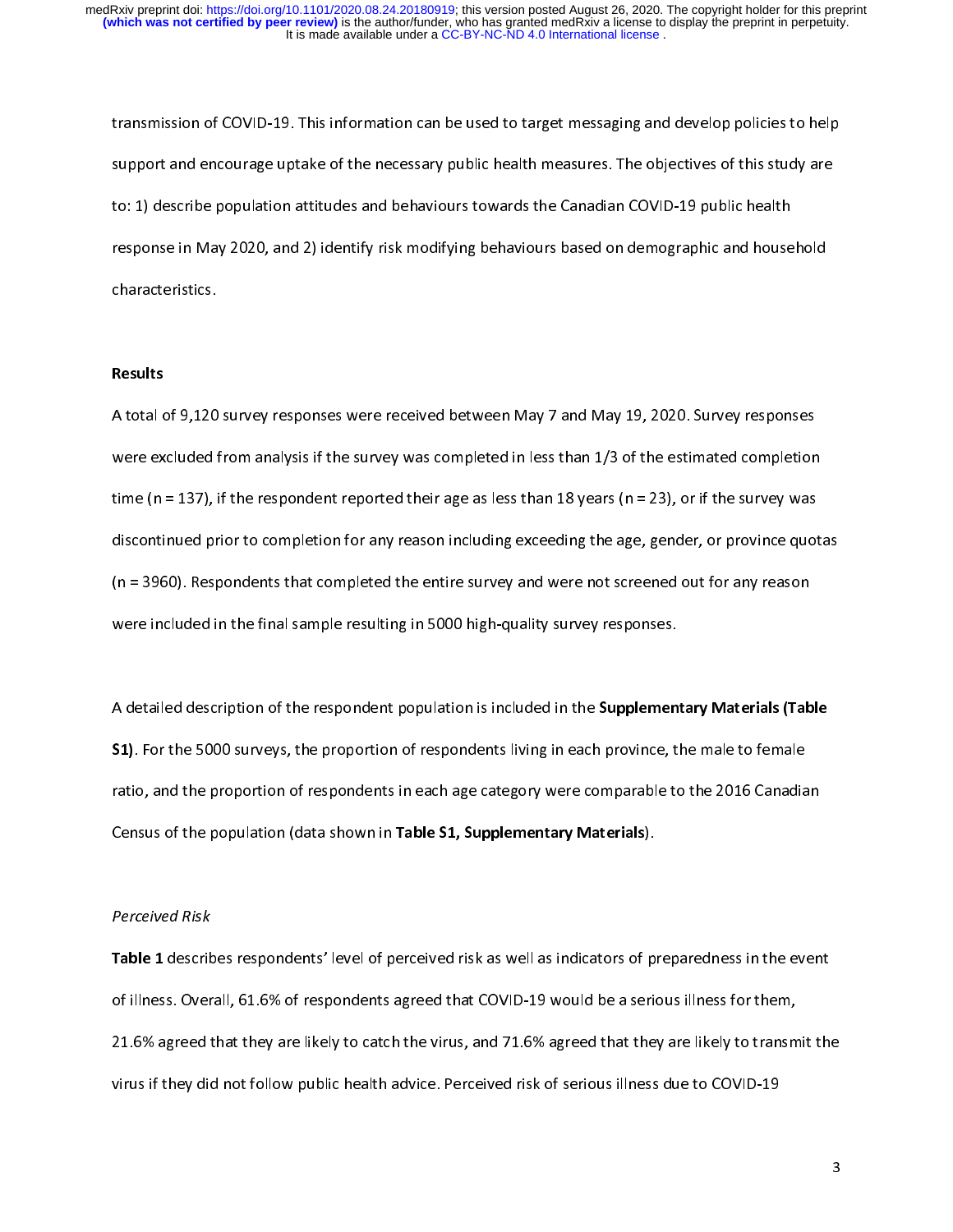increased with increasing age beyond 50 years however, perceived risk of contracting the virus was<br>highest in the 30-39 year age group and decreased with increasing age up to the 60-69 year age group.<br>Individuals who self-Individuals who self-identified as being in a risk group were more likely to agree that they are likely to<br>catch the virus and experience serious illness compared to other individuals, while those living with<br>children upda Individuals who self-identified as being in a risk group were more more vagic self-identified, as a catch the virus and experience serious illness compared to other individuals, while those living with children under the a children under the age of 18 years or those in the paid workforce were less likely to agree that COVID-19 would be a serious illness for them compared with households containing no children or those not in the paid workforce, respectively. Risk perception was also associated with gender (Table 1).

#### Perceived Preparedness

paid workforce, respectively. Risk perception was also associated with gender (Table 1).<br>Perceived Preparedness<br>A higher grenortion of older individuals and women reported that so werkers would not work if sick (Table 1). Fewer individuals with no risk, and with higher incomes or education, thought that<br>they would be expected to work while sick. Demographics also predicted confidence in access to a 14-<br>day supply of work if sick (Table 1). Fewer individuals with no risk, and with higher incomes or education, thought that<br>they would be expected to work while sick. Demographics also predicted confidence in access to a 14-<br>day supply of day supply of food, and ability to find childcare. Males and more educated individuals had more<br>confidence in ability to find childcare (Table 1). confidence in ability to find childcare (Table 1).<br>
Description of footiveness and Confidence in the Ability to Comply with Bublie Health Moreyres.

# confidence in ability to find childcare (Table 1).<br>Perceived Effectiveness and Confidence in the Al Perceived Effectiveness and Confidence in the Ability to Comply with Public Health Measures

At least 87% of respondents considered each of the public health measures described to be effective in<br>reducing the transmission of COVID-19, with women and older individuals expressing greater faith in<br>public health measu public health measures (Table 2). Those in the paid workforce were less likely to agree that each of the public health measures are effective except school closures, where there was no difference between public health measures (Table 2). Those in the paid workforce were less likely to agree that each of the<br>public health measures are effective except school closures, where there was no difference between<br>groups. public health measure are effective except school closures, where there was no difference between the measures<br>groups.<br>More than 90% of reconordents reported that they were confident in their ability to comply with each groups.<br>More than 90% of respondents reported that they were confident in their ability to comply with each of

 $\frac{1}{1}$ the five public health measures **(Table 3)**, with greater confidence on most measures in women and<br>4 the five public health measures (Table 3), with greater confidence on most measures in women and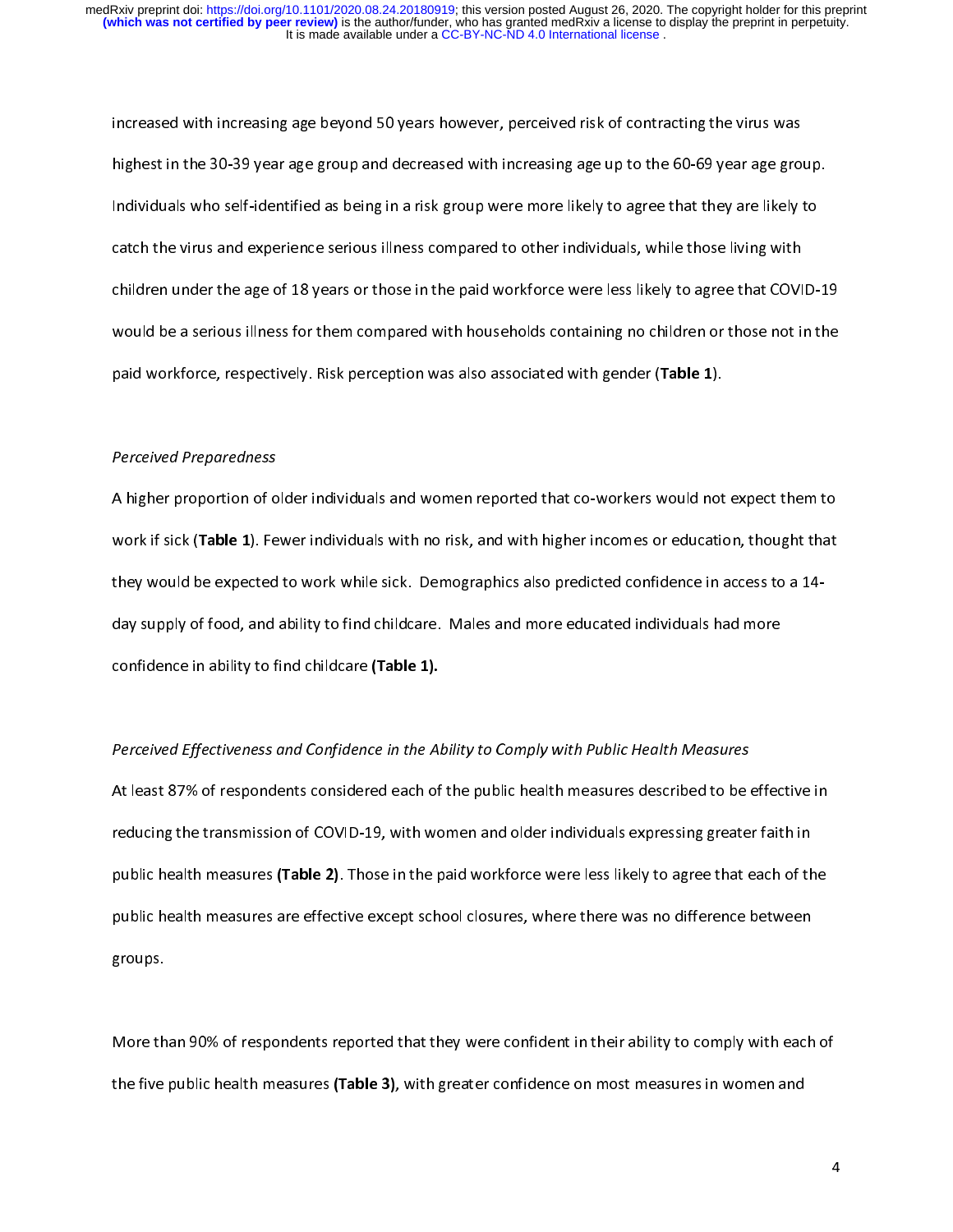older individuals. Lower-income individuals were less confident in their ability to avoid public<br>transportation and comply with quarantine. Less confidence was seen in the paid workforce, compared<br>to those who were unemplo to those who were unemployed, retired, or working within the home.<br>Children

#### Childcare

to these who were undergoing to those who were all verses fore or w<br>Childcare<br>Becannelasts with beyophold members who were 14 verses fore or w Respondents with household members who were 14 years of age or younger were asked about<br>childcare provision when schools and daycares were closed due to the pandemic (n = 938). More than<br>80% of respondents reported that a 80% of respondents reported that a parent provided childcare for their children during this time (Figure 80% of respondents reported that a parent provided childcare for their children during this time (Figure<br>1A). Only 12.1% (95% Cl: 10.0% – 14.1%) of those requiring childcare used providers that were not part<br>of their house 1A). Only 12.1% (95% CI: 10.0% – 14.1%) of those requiring childcare used providers that were not part<br>of their household. Of the parents providing childcare, parents in the workforce provided the greatest<br>proportion of ch proportion of childcare duties (52%) **(Figure 1B)**.

# proportion of childcare duties (52%) (Figure 1B).<br>Predictors of Mask Use<br>The preportion of recognisation who were a mask Predictors of Mask Use

 $\begin{array}{c} \n\frac{1}{2} \quad \text{and} \quad \frac{1}{2} \quad \text{and} \quad \frac{1}{2} \quad \text{and} \quad \frac{1}{2} \quad \text{and} \quad \frac{1}{2} \quad \text{and} \quad \frac{1}{2} \quad \text{and} \quad \frac{1}{2} \quad \text{and} \quad \frac{1}{2} \quad \text{and} \quad \frac{1}{2} \quad \text{and} \quad \frac{1}{2} \quad \text{and} \quad \frac{1}{2} \quad \text{and} \quad \frac{1}{2} \quad \text{and} \quad \frac{1}{2} \quad \text{and} \quad \frac{$ The proportion of 95% CI: 31.1% – 33.7%) for an average duration of 96.5 (SD 412) minutes. Respondents from Ontario<br>(where physical distancing measures were still in place at the time of the survey) reported the highest<br>le (95%) for an average duration of 95% (35%) minutes. Response to 96% CII: 31.1% CII: 41.1% (1964) (1964) (1975)<br>Ievel of mask use while those from Prince Edward Island (where physical distancing recommendations<br>In the proce level of mask use while those from Prince Edward Island (where physical distancing recommendations<br>were beginning to relax at the time of the survey) reported the lowest mask use (Figure 2A). The most common locations to wear a mask were in supermarkets or other stores, anywhere outside the home, common locations to wear a mask were in supermarkets or other stores, anywhere outside the home,<br>and walking on the street (Figure 2B); 41.7% (95% Cl: 34.4% – 49.0%) of mask-wearing transit-users had common locations to walking on the street **(Figure 2B)**; 41.7% (95% Cl: 34.4% – 49.0%) of mask-wearing transit-users hat<br>worn a mask on transit in the past 24 hours. and walking on the street (Figure 2B); 41.7% (95% CI: 34.4% – 49.0%) of mask-wearing transit-users had<br>worn a mask on transit in the past 24 hours.<br>Factors associated with mask-use are shown in Table 4: mask-use was increa worn a mask on transit in the past 24 hours.<br>Factors associated with mask use are shown in **Table 4**; mask use was increased in households with

|<br>|<br>| more than one adult, with children, or with multiple generations; and in individuals with university more than one adult, with children, or with multiple generations; and in individuals with university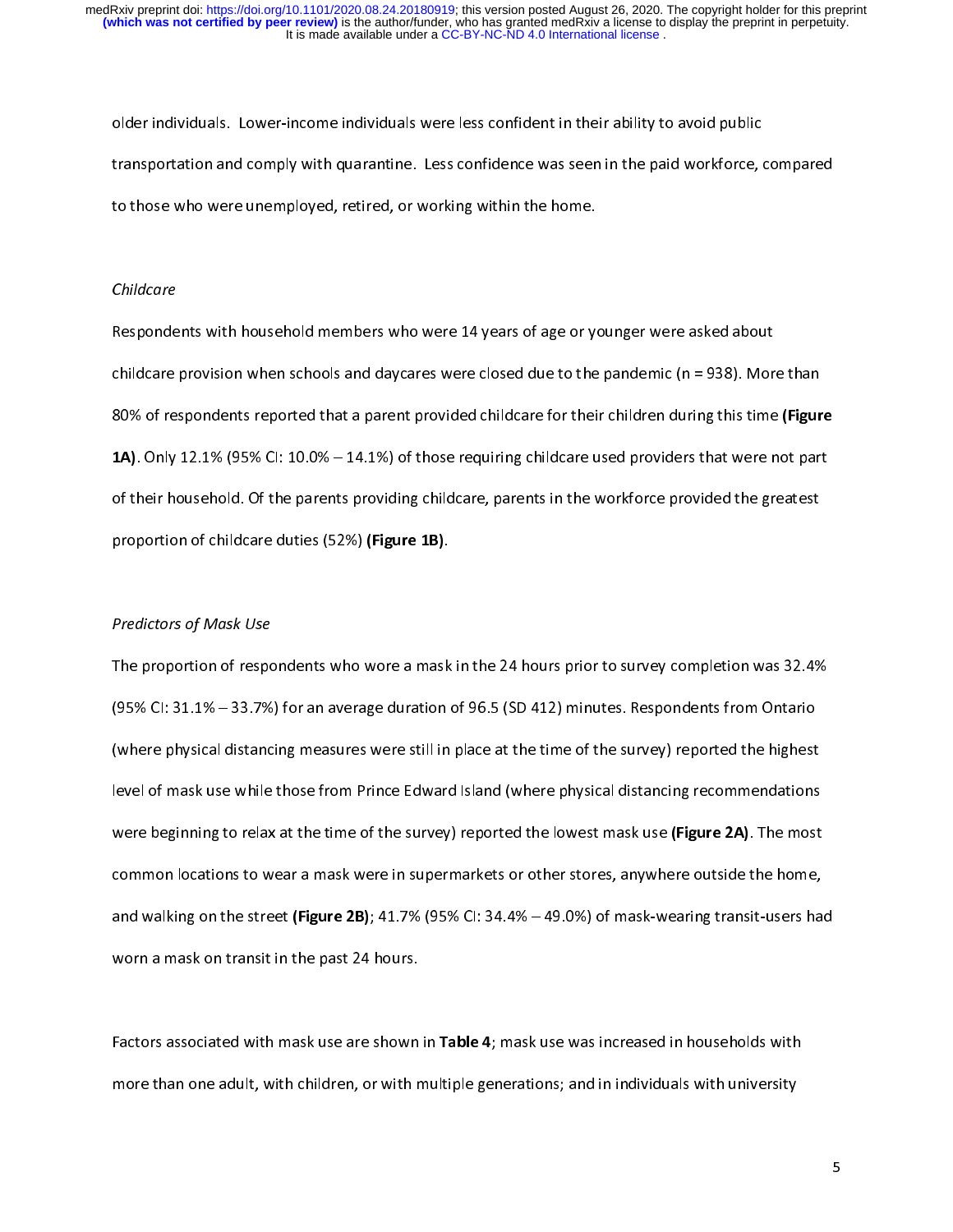education, or reporting that they would be at risk of serious interest with a serious with younger (<<br>developing COVID-19. An interaction was found between age and high-risk conditions with younger (<<br>40 years), high risk developeration COVID-19. An interaction was found to the vertex of the series of the series of the spondents who were not in a risk group.<br>The spondents who were not in a risk group. 10 years), high risk individuals more likely to have reported mask use compared mask use year-old<br>respondents who were not in a risk group.<br>Direct contact with non-bousehold mambars.

## respondents who were not in a risk group.<br>Direct contact with non-household member<br>The prepertien of respondents who had an Direct contact with non-household members

 $\begin{bmatrix} 1 \\ 1 \end{bmatrix}$ The proportion of respondents who had engaged in an activity with non-household contacts in the 7<br>days prior to survey completion was 24.4% (95% CI: 23.2% – 25.6%) (Figure 3A). More non-household<br>contacts were reported for days prior to survey completion was 24.4% (95% CI: 23.2% – 25.6%) (Figure 3A). More non-household<br>contacts were reported for provinces which were more advanced in the de-escalation of physical<br>distancing (e.g. PEI) at the distancing (e.g. PEI) at the time of survey completion however, in provinces where physical distan<br>was still in place during the survey period (e.g. ON), approximately 20% of respondents were repo<br>non-household sentests in was still in place during the survey period (e.g. ON), approximately 20% of respondents were reporting<br>non-household contacts in May 2020. Of the respondents who reported non-household contacts, 62% was still in the survey of the survey period on-household contacts, 62% on-household contacts and the survey period while almost 23% reported having non-<br>household contacts mere than 3 days sut of the 3 days period while a non-household that this occurred once or twice in a seven-day period while almost 23% reported having non-<br>household contacts more than 3 days out of the 7-day period prior to survey completion (Figure 3B).<br>Nounces individ cativity with comeone outside their household (Table E) compared with alder respondents and these Household contacts more than 3 days out of the 7-day period prior to survey completion (Figure 3B).<br>Younger individuals and individuals with higher income were more likely to have participated in an<br>activity with someone o activity with someone outside their household (Table 5) compared with older respondents and tho<br>who reported no income at all, respectively. Respondents who reported a household income of mo<br>than \$110,000 wass 3.65 (05% Cl who reported no income at all, respectively. Respondents who reported a household income of more<br>than \$110,000 were 2.65 (95% Cl: 1.25 – 5.62) to 3.57 (95% Cl: 1.59 – 6.07) times as likely to have participated in an activity with someone outside of their household. Perceived risk of serious illness and participated in an activity with someone outside of their household. Perceived risk of serious illnes<br>belief in the effectiveness of reducing contact numbers were associated with less interaction with<br>individuals autside t participated in the effectiveness of reducing contact numbers were associated with less interaction with someone<br>individuals outside the household. belief in the effectiveness of reducing contact numbers with less interaction with less interaction with<br>individuals outside the household.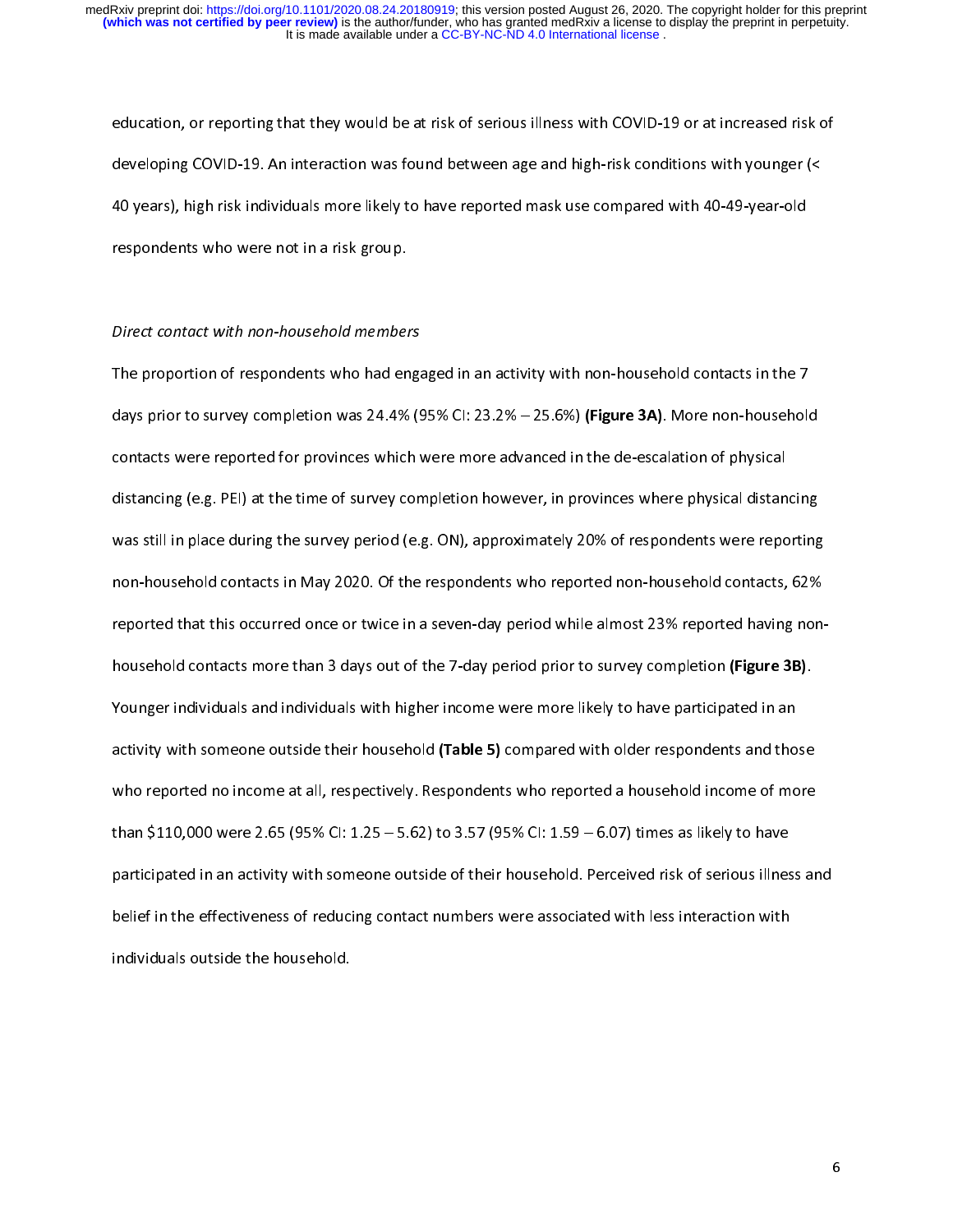#### **Discussion**

At the time our collective priority is to reopen the economy and maintain that status, we need to ensure that<br>
individuals comply with public health measures that prevent and control the transmission of COVID-19<br>
The resul our concentrative priority is to reopert the economy and maintain that status, we need to entail maintain<br>individuals comply with public health measures that prevent and control the transmission of COVI<br>The results from th The results from this study have identified a number of areas in which policies could help address issues<br>of public adherence. The results from the results for this study have identified a number of an international help and the food supported in completing with public health measures. Our findings of reduced

Individuals need to feel supported in complying with public health measures. Our findings of reduced<br>confidence in ability to comply with public health measures are consistent with other research Individuals need to feel supported in complying with public health measures are consistent with other research<br>demonstrating that those with a low income <sup>9</sup> and those in younger age groups <sup>10</sup> are less prepared in<br>the ov demonstrating that those with a low income <sup>9</sup> and those in younger age groups <sup>10</sup> are less preparties are consistent with other research demonstrating that those with a low income <sup>9</sup> and those in younger age groups <sup>10</sup> demonstrating that those with a low income <sup>3</sup> and those in younger age groups <sup>10</sup> are less prepared in<br>the event of illness. Compliance in the event of self-isolation or quarantine is at least partially<br>dependent on prep the event of interests. The event of the evelop supports for those who need to self-is<br>the event of the event of the event of self-isolation or quark partially due to self-isolation or the event of<br>the extrick of at second may not have the means to do so. We also found evidence that individuals with fewer resources would<br>be at risk of presenteeism (attending work while sick) due to co-worker expectations. Presenteeism risk<br>was gendered, with be at risk of presenteeism (attending work while sick) due to co-worker expectations. Presenteeism risk be at risk of presenteeism have attending that co-workers would expect them work even<br>when sick. More individuals with less education or income were at risk of not being paid if they took sick<br>leave. Presenteeism has been when sick. More individuals with less education or income were at risk of not being paid if they took sick<br>leave. Presenteeism has been shown to be prevalent among occupations with high contact rates,<br>including the case, w leave. Presenteeism has been shown to be prevalent among occupations with high contact rates,<br>including the care, welfare, and education sectors <sup>11,12</sup>. Determinants of presenteeism include job<br>incontrity, werkplace perfo including the care, welfare, and education sectors <sup>11,12</sup>. Determinants of presenteeism include job<br>insecurity, workplace performance indicators that include attendance rates, and limited entitleme<br>maid sink loove <sup>13</sup>. I insecurity, workplace performance indicators that include attendance rates, and limited entitlement to<br>paid sick leave <sup>13</sup>. Investigators in Israel demonstrated that paid sick time increases compliance with stay-home-when-sick policies from 57% with no compensation to almost 100% when compensation was paid sick leave <sup>25</sup>. Investigators in Israel demonstrated that paid sick time increases compliance with<br>stay-home-when-sick policies from 57% with no compensation to almost 100% when compensation<br>assumed <sup>14</sup>. These findi state <sup>14</sup>. These findings highlight the need for a shift in workplace culture toward discouraging<br>presenteeism and ensuring paid sick time. assumed 14. These findings highlight the need for a shift in workplace culture toward discouraging presenteeism and ensuring paid sick time.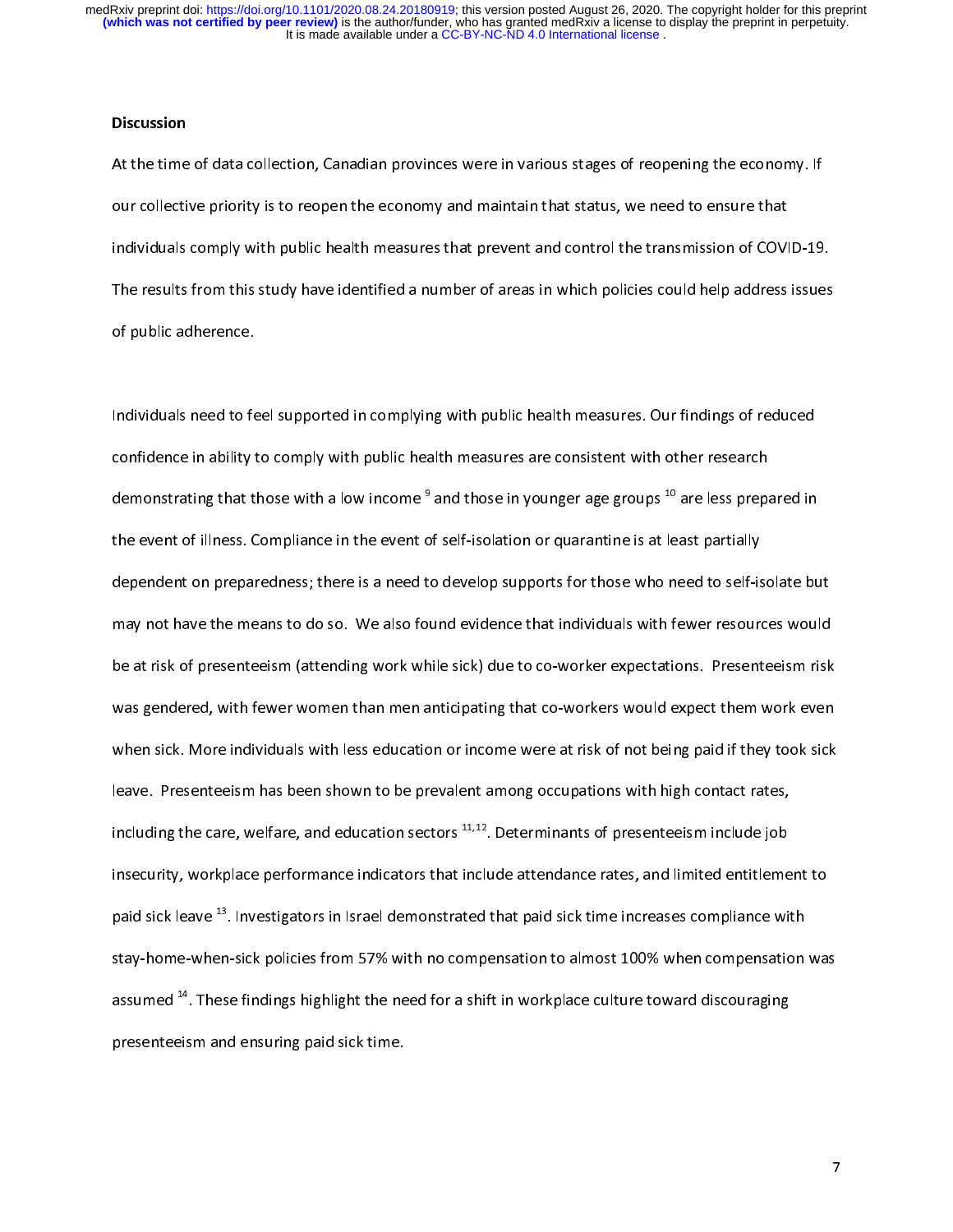Our finding that the majority of respondents with dependent children were responsible for childcare at<br>the same time as maintaining employment when schools and daycares were closed due to the pandemic<br>highlights the need f the same time are of the same time are more than 10 million families with children living in Canada<sup>15</sup> and almost 70%<br>And destimates that there are more than 10 million families with children living in Canada<sup>15</sup> and almo highlights the need for provincially co-ordinated plans for same structure pening. Statistics cannot<br>estimates that there are more than 10 million families with children living in Canada<sup>15</sup> and almost<br>of families with dep of families with dependent children have two employed parents  $^{16}$ . School boards have a variety of scenarios for reopening schools, some of which include staggering the days in which children will attend<br>in person. These return-to-school scenarios are not well-defined in many jurisdictions, creating a<br>childcare dilemma in person. These return-to-school scenarios are not well-defined in many jurisdictions, creating a in person. The contract return-to-school school school school school school school school school school school school school school school school are not well-defined in many jurisdictions, and are not personnel with a sch

We found that both perceived ability to comply with public health measures, and perceived<br>effectiveness of such measures, varied by age and gender, emphasizing the need for targeted messaging 、<br>∈<br>⊱  $8,17-24$ . The finding that perceived risk of serious illness increased with age group is consistent with past  $e^{8,17-24}$ . The finding that perceived risk of serious illness increased with age group is consistent with past<br>research  $^{25-28}$  and is in line with empiric estimates of illness risk in older individuals  $^{29}$ . Perce  $8,17–24$ . The finding that perceived risk of serious illness increased with age group is consistent with past<br>research  $25-28$  and is in line with empiric estimates of illness risk in older individuals  $29$ . Perceived la risk in younger individuals was associated with poor compliance with public health measures and is<br>consistent with a growing body of evidence demonstrating that male gender and younger age groups consistent with a growing body of evidence demonstrating that male gender and younger age group<br>engage in more COVID-19 risk behaviours <sup>22,24,30–32</sup>. Younger adults tend to have larger contact network there allowed the an engage in more COVID-19 risk behaviours <sup>22,24,30–32</sup>. Younger adults tend to have larger contact networ<br>than older adults <sup>33</sup> which likely partially explains these results. Recent increases in cases of COVID-19<br>adelescen than older adults  $^{33}$  which likely partially explains these results. Recent increases in cases of COVID-19 in<br>adolescents and young adults have been attributed to greater mixing amongst this age group combined<br>with low adolescents and young adults have been attributed to greater mixing amongst this age group combined with lower adherence to physical distancing measures  $34$ .<br>The guidence for the efficent of non-medical masks for COVID 10 provention continues to grow  $35-38$ 

The evidence for the efficacy of non-medical masks for COVID-19 prevention continues to grow <sup>35-38</sup>.  $\begin{array}{c} \n\frac{1}{2} & \frac{1}{2} \\ \n\frac{1}{2} & \frac{1}{2} \\ \n\frac{1}{2} & \frac{1}{2} \\ \n\frac{1}{2} & \frac{1}{2} \\ \n\frac{1}{2} & \frac{1}{2} \\ \n\frac{1}{2} & \frac{1}{2} \\ \n\frac{1}{2} & \frac{1}{2} \\ \n\frac{1}{2} & \frac{1}{2} \\ \n\frac{1}{2} & \frac{1}{2} \\ \n\frac{1}{2} & \frac{1}{2} \\ \n\frac{1}{2} & \frac{1}{2} \\ \n\frac{1}{2} & \frac{1}{$ While the survey question for mask use was not restricted to people who had left their household in the previous 24 hours, fewer than one-third of respondents reported wearing a face mask in the 24 hours prior to survey completion. Mask use was associated with household composition and the strongest prior to survey completion. Mask use was associated with household composition and the strongest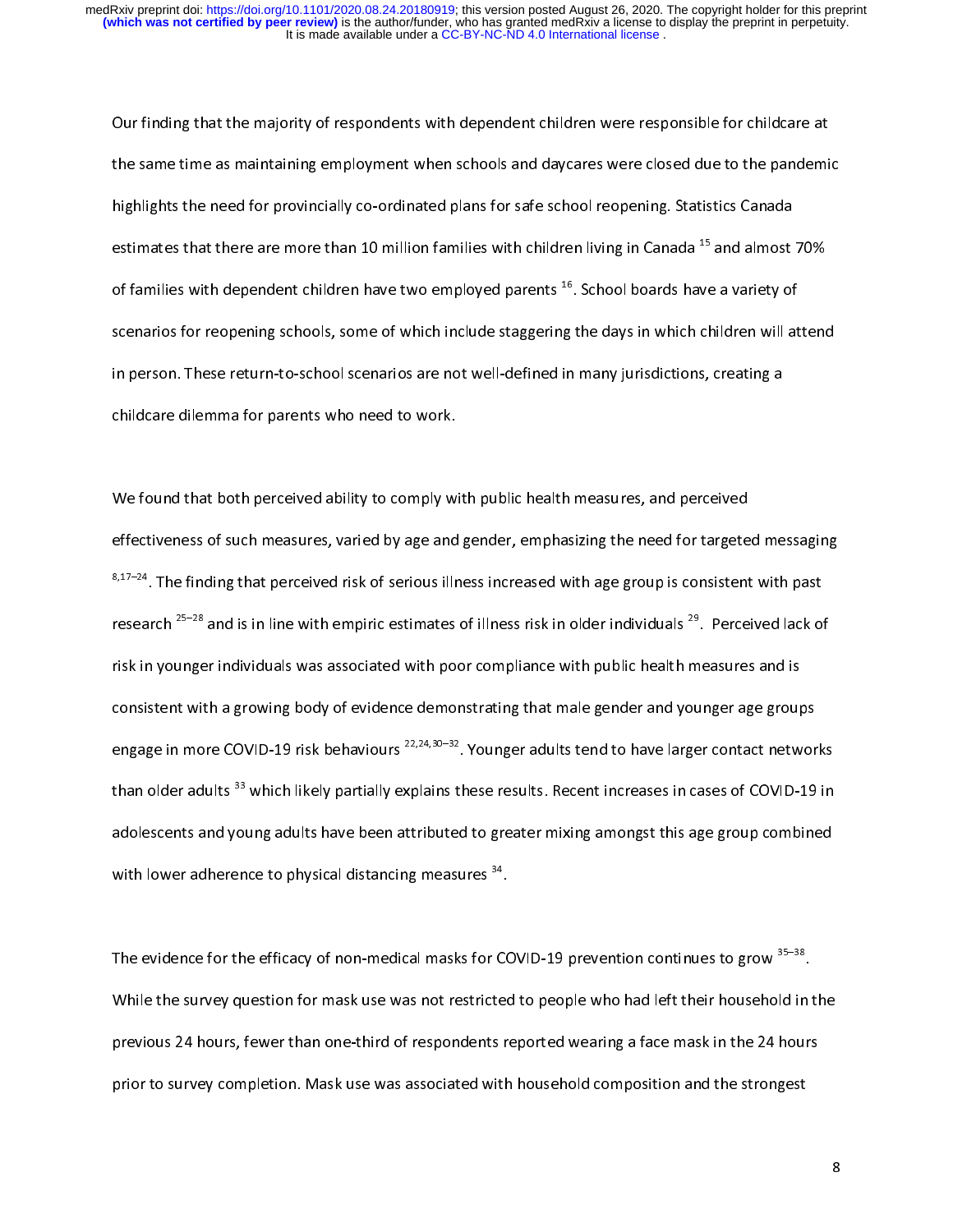reflecting concern for the safety of older individuals in households. Increased mask use in the younge group may reflect younger individuals working in essential service jobs at the time of the sur-<br>The same group may refl reflect younger individuals working in essential service jobs at the time of the survey (e.g.<br>grocery stores). As with other preventive measures, compliance with masks was more likely in<br>individuals with groater self-perse grocery stores). As with other preventive measures, compliance with masks was more likely in<br>individuals with greater self-perceived risk. grocery stores). As with characteristic measures, compliance with masked measures, in<br>individuals with greater self-perceived risk.<br>Limitations

#### Limitations

initations<br>Limitations<br>While every effect was mode to ensure reat  $\begin{array}{c} \n\frac{1}{2} & \frac{1}{2} \\ \n\frac{1}{2} & \frac{1}{2} \\ \n\frac{1}{2} & \frac{1}{2} \\ \n\frac{1}{2} & \frac{1}{2} \\ \n\frac{1}{2} & \frac{1}{2} \\ \n\frac{1}{2} & \frac{1}{2} \\ \n\frac{1}{2} & \frac{1}{2} \\ \n\frac{1}{2} & \frac{1}{2} \\ \n\frac{1}{2} & \frac{1}{2} \\ \n\frac{1}{2} & \frac{1}{2} \\ \n\frac{1}{2} & \frac{1}{2} \\ \n\frac{1}{2} & \frac{1}{$ While every effort was made to ensure representativeness of the study population, we note several<br>potential biases, including non-representativeness of the sample (a risk with any survey), the online<br>nature of the survey, potential biases, including non-representativeness of the sample (a risk with any survey), the sample<br>nature of the survey, which limits participation to those who use the Internet, and self-report which<br>introduces the pot introduces the potential for recall, response, and social desirability biases. The large sample size meant<br>that statistical significance is seen with small absolute differences. Finally, knowledge about COVID-1<br>and recomme that statistical significance is seen with small absolute differences. Finally, knowledge about COVID-19<br>and recommended behaviours is changing rapidly. These data were collected in May 2020 during a time<br>in which arouinge that statistical significance is seen mini-small absolute interaction many, minimally substitute to the Li<br>and recommended behaviours is changing rapidly. These data were collected in May 2020 during a time<br>in which provin in which provinces were in different phases of public health de-escalation and indoor masking orders<br>were not widespread, so these data are best interpreted as a snapshot in time. in which provides were not widespread, so these data are best interpreted as a snapshot in time.<br> **Constants** 

#### Conclusion

were not widespread, so these data are best interpreted as a snapshot in time.<br>Conclusion<br>The results of this study highlight the need for the development of enhanced m  $\begin{array}{c} \n\bullet & \rightarrow \\ \n\bullet & \rightarrow \end{array}$ The results of this study highlight the need for the development of enhanced messaging in order to<br>further support improved compliance with public health measures, including masking. Work is needed<br>to identify strategies a further support in the support is needed messaging to groups that are more likely to engage<br>in risk behaviours, and social support is needed for lower income individuals to enable periods of self-<br>isolation and shildcase s to identify strategies and develop to the reversion governmessaging to groups that are more interesting to engage<br>in risk behaviours, and social support is needed for lower income individuals to enable periods of self-<br>iso  $i$ in  $\zeta$ ome is needed for lower individuals to enable periods of self-for selfisolation and childcare should they become ill, to permit school opening, and to discourage<br>presenteeism. Taken together such measures are likely to mitigate the impact of the next pandemic<br>wave in Canada. presenteers are likely to mitigate to mitigate the impact of the impact of the impact of the impact of the next pandemic of the next panel of the next panel of the next panel of the next panel of the next panel of the next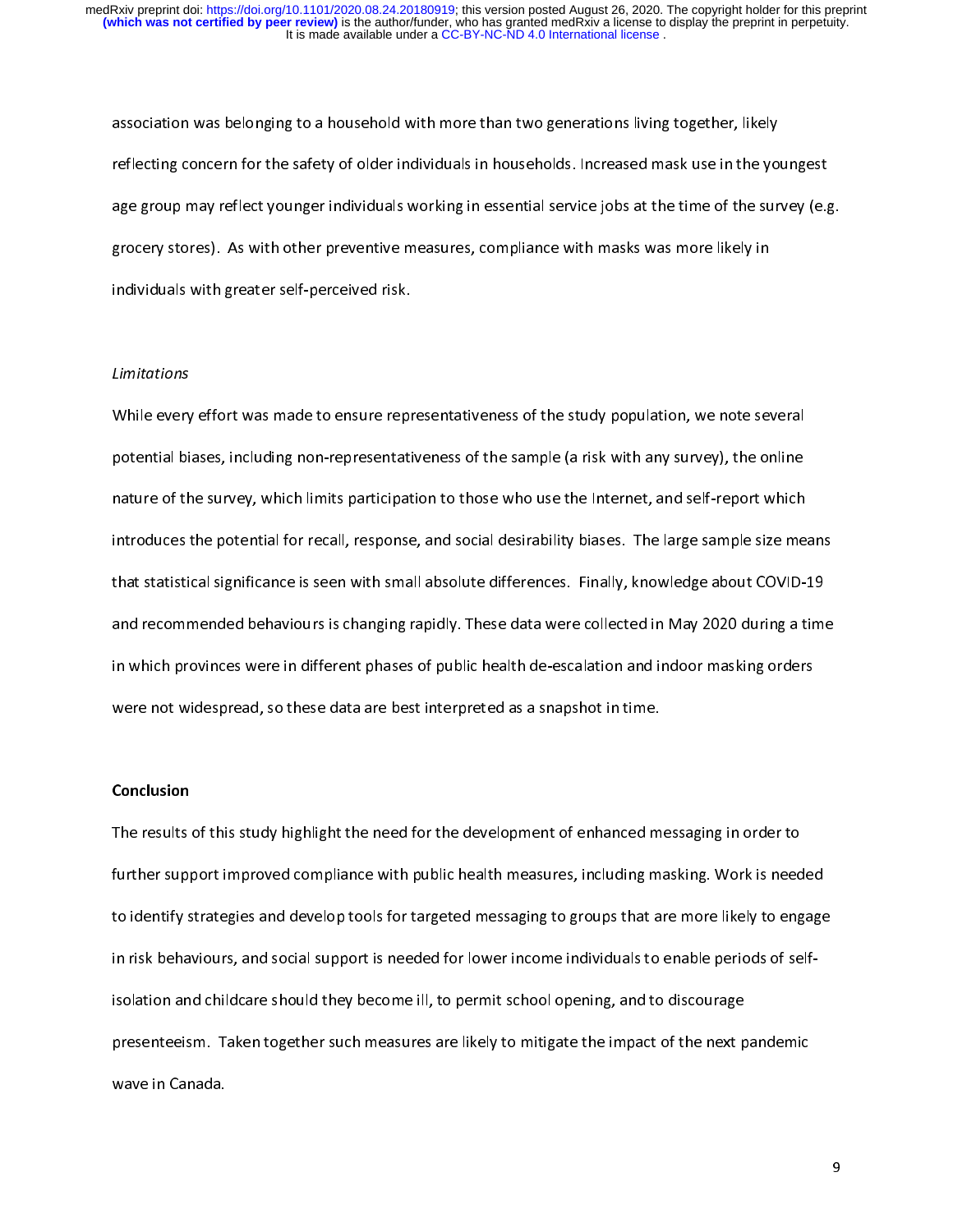#### **Methods**

<u>Data collection</u><br>The study protocol was approved by the University of Guelph Research Ethics Board (protocol #20-04-<br>011) and the University of Toronto Research Ethics Board (protocol #38251). The research company, The study protocol was approved by the University of Canadian Manuseum annual State (protocol #2011)<br>O11) and the University of Toronto Research Ethics Board (protocol #38251). The research company,<br>Dynata, was contracted Dynata, was contracted to conduct an electronic survey of Canadian adults between May 7 and May<br>2020. Dynata recruited individuals from their panel of survey respondents. Participants were paid a<br>nominal amount for complet Dependence of Survey respondents. Participants were paid a<br>Dependent and a mount for completing the survey. Informed consent was obtained prior to survey completion<br>Nunce idea information about the study, oncuring anonymit 2020. Pynata recruited individuals from their panel of survey. Dependent of survey complete hominal amount for completing the survey. Informed consent was obtained prior to survey complete by providing information about th by providing information about the study, ensuring anonymity and confidentiality, and providing the<br>process to withdraw from the survey. Respondents provided informed consent after reading the study by process to withdraw from the survey. Respondents provided informed consent after reading the study, process to withdraw from the survey. Respondents provided informed consent after reading the study information by choos process to with an interesting process to the survey questions. Representativeness of the survey sample<br>population was ensured by setting quotas on age, gender, language, and region of residence (i.e.,<br>Atlantic Quobes, Ont information was ensured by setting quotas on age, gender, language, and region of residence (i.e.,<br>Atlantic, Quebec, Ontario, and West) based on 2016 Canadian Census data <sup>39</sup>. Enrollment into the surve population was entitled by setting was ensured by setting at a setting at a setting at a set of the within each stratum was on a first-come, first-served basis. Atlantic, Quebec, Ontario, and West) based on 2016 Canadian Census data <sup>39</sup>. Enrollment into the survey<br>within each stratum was on a first-come, first-served basis.<br>The survey instrument was adapted from Jarvis at al.<sup>40</sup>

within each stratum was on a first-come, first-served basis.<br>The survey instrument was adapted from Jarvis et al <sup>40</sup> and posed questions about self-perceived risk of<br>COVID-19 infection, as well as attitudes and behaviours  $\begin{array}{c} \n\frac{1}{2} & \frac{1}{2} \\ \n\frac{1}{2} & \frac{1}{2} \\ \n\frac{1}{2} & \frac{1}{2} \\ \n\frac{1}{2} & \frac{1}{2} \\ \n\frac{1}{2} & \frac{1}{2} \\ \n\frac{1}{2} & \frac{1}{2} \\ \n\frac{1}{2} & \frac{1}{2} \\ \n\frac{1}{2} & \frac{1}{2} \\ \n\frac{1}{2} & \frac{1}{2} \\ \n\frac{1}{2} & \frac{1}{2} \\ \n\frac{1}{2} & \frac{1}{2} \\ \n\frac{1}{2} & \frac{1}{$ The survey instrument was adapted from Jarvis et al  $\infty$  and posed questions about self-perceived risk of<br>COVID-19 infection, as well as attitudes and behaviours regarding COVID-19 public health measures.<br>These included q These included questions related to adherence to physical distancing recommendations. Participants<br>provided information about their age, gender, province of residence, education level, employment<br>status household compositi provided information about their age, gender, province of residence, education level, employment<br>status, household composition, household income, and the general size of their location of residence with options ranging from large city to rural. Participants were also asked whether they would be status, with options ranging from large city to rural. Participants were also asked whether they would be<br>considered a priority risk group to receive the seasonal influenza vaccine as outlined by the Public<br>Health Assasy o considered a priority risk group to receive the seasonal influenza vaccine as outlined by the Public<br>Health Agency of Canada. The conditions meeting this criterion included chronic respiratory disease<br>shronic beart disease Health Agency of Canada. The conditions meeting this criterion included chronic respiratory disease,<br>chronic heart disease, chronic kidney disease, chronic liver disease, chronic neurological disease, Health Agency of Canada. The Commons meeting the conditions measure in the copposer, showing<br>chronic heart disease, chronic kidney disease, chronic liver disease, chronic neurological disease,<br>diabetes (all types), cancer, chronic heart diabetes (all types), cancer, immunosuppression, dysfunction of the spleen, and/or BMI > 40<sup>-41</sup>. diabetes (all types), cancer, immunosuppression, dystunction of the spleen, and/or BMI > 40 <sup>--</sup>.<br>
intervalse of the spleen, and/or BMI > 40 <sup>--</sup>.<br>
intervalse of the spleen, and/or BMI > 40 <sup>--</sup>.<br>
intervalse of the spleen,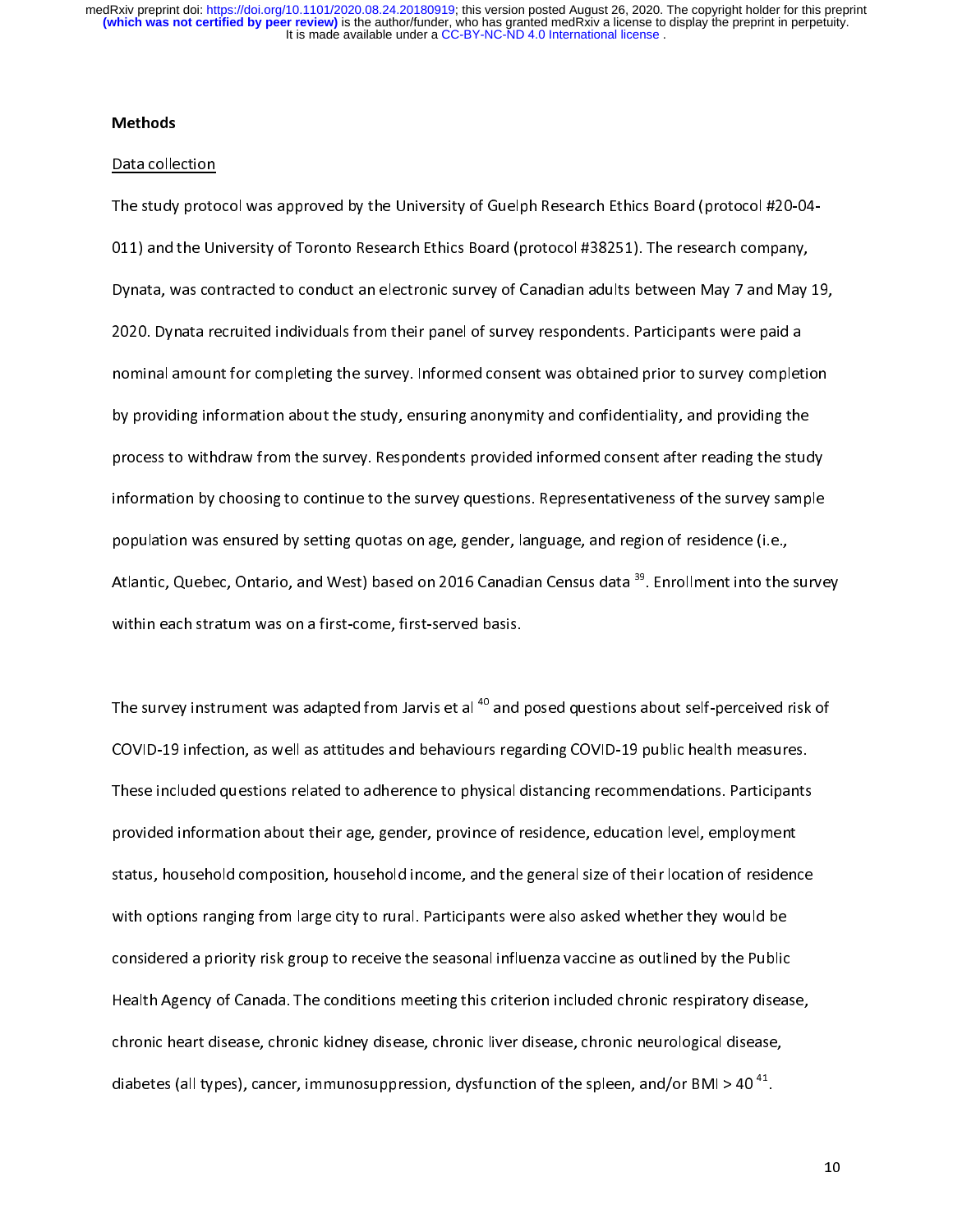$\frac{1}{2}$ COVID-19 were assessed by 8 questions, the responses to which public health interventions to control COVID-19 were assessed by 8 questions, the responses to which public health interventions to control COVID-19 were assess of public health interventions to control COVID-19 were assessed by 8 questions, the responses to which<br>were recorded using a 5-level Likert scale ranging from Very Effective to Not at all Effective, and Unsure.<br>Percentagr were recorded using a 5-level Likert scale ranging from Very Effective to Not at all Effective, and Unsure.<br>19 Respondents' confidence that they could comply with various public health measures related to COVID-19 were assessed by 7 items and responses were recorded using a 5-level Likert scale ranging from Very 19 very<br>Confident to Not at all Confident, and Unsure. Ability to comply with public health measures due to cutornal influences was associated vaing a Elitam Likert seele, renging from Strengly Agree to Strengly 19 Confident to Not at all Confident, and Unsure. Ability to comply with public health measures due to<br>external influences was assessed using a 5-ltem Likert scale, ranging from Strongly Agree to Strongly<br>Disagree External influences was assessed using a 5 item Likert scale, ranging from Strongly Agree to Strongly<br>Disagree.<br>Disagree. external influences was assessed using a 5 item Likert scale, ranging from Strongly Agree to Strongly<br>Disagree.<br>Pertisipents were also asked about their wea of fore meaks and their wea of mublic transportation. Ad

Disagree.<br>Participants were also asked about their use of face masks and their use of public transportation. Adults<br>Iiving with children under the age of 14 years were asked to provide information about childcare |<br>|<br>| Participants were active about their were asked to provide information about childcare<br>provision during school and daycare closures and whether their childcare providers were members of<br>their bousehold. The complete curvey provision during school and daycare closures and whether their childcare providers were membe<br>their household. The complete survey is provided in the **Supplementary Materials**. their household. The complete survey is provided in the **Supplementary Materials**.<br>Data Analysis

their household. The complete survey is provided in the Supplementary Materials.<br>Data Analysis<br>Demographic characteristics of survey respondents were compared with these from |<br>|<br>| Demographic characteristics of survey respondents were compared with those from the 2016 Canadian<br>Census in order to ensure that the sample population was generally representative of the Canadian<br>population. Census in order to ensure that the sample population was generally representative of the Canadian population.<br>
Centrifuge to ensure the sample population was generally representative of the Canadian series of the Canadian<br>
Centrifuge to ensure the sample of the Canadian series of the Canadian series and send density re

Attitudes towards the effectiveness of COVID-19 measures and confidence in individuals' ability to  $\frac{1}{2}$ comply with such measures were aggregated to provide binary measures of agreement (strongly or somewhat); confidence (very or fairly); and perceived effectiveness of measures (very or fairly); with the somewhat); confidence (very or fairly); and perceived effectiveness of measures (very or fairly); with the perceived effectiveness of  $m$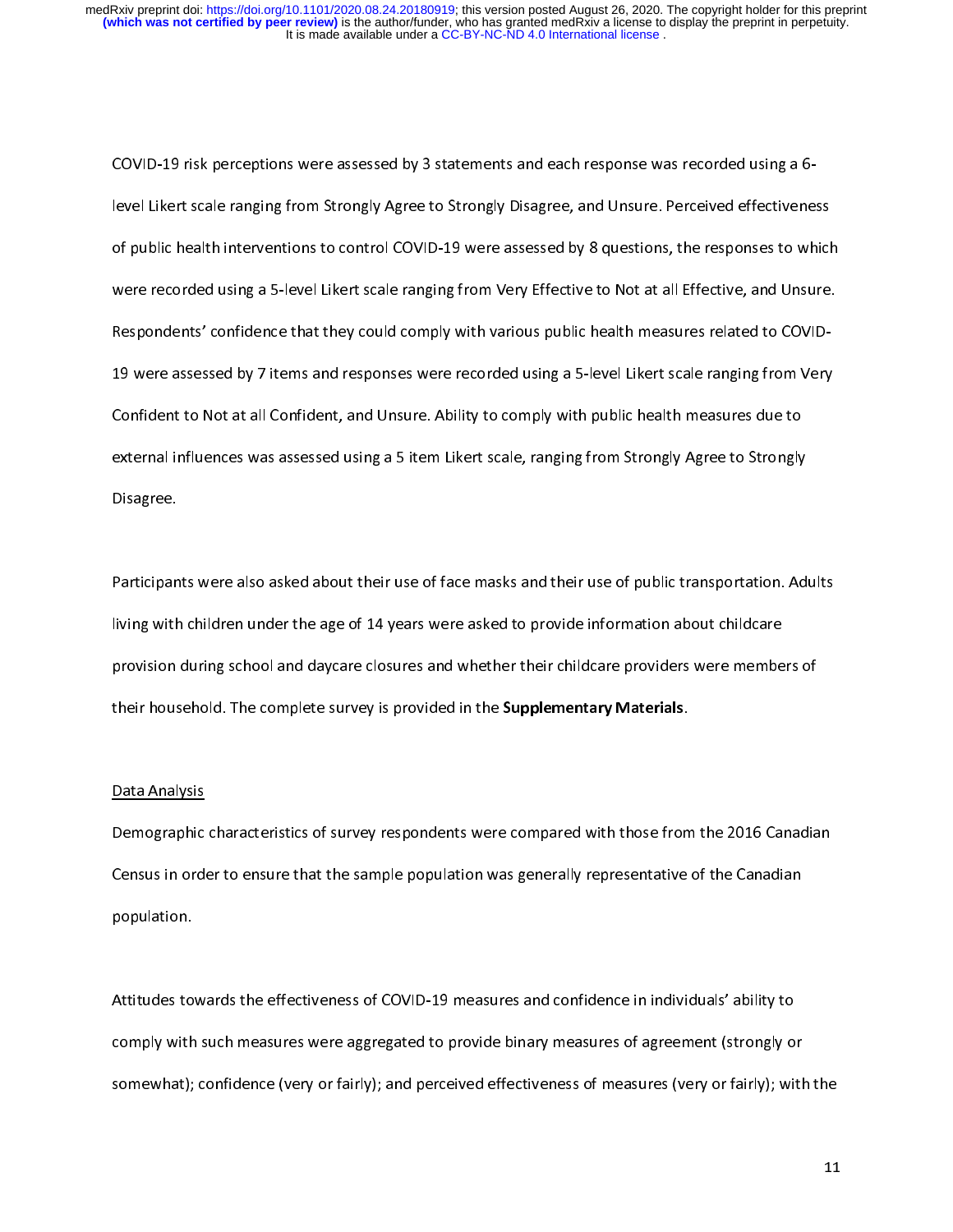other category comprised of neutral responses, non-agreement or uncertainty. For a question regarding<br>expectations of coworkers regarding working while ill, the responses "somewhat disagree" and "strongly<br>disagree" were co expectations of complied to form "Disagree" while all other responses were combined. The proportion<br>of respondents who agreed, were confident, or thought each measure was effective were calculated for<br>each of the questions of respondents who agreed, were confident, or thought each measure was effective were calculated for<br>each of the questions about attitudes toward COVID-19 public health measures. Chi-square analyses of<br>individual contingen each of the questions about attitudes toward COVID-19 public health measures. Chi-square analyses of<br>individual contingency tables were conducted to further explore these data by respondent individual contingency tables were conducted to further explore these data by respondent<br>demographics and household characteristics. The Bonferroni correction was applied for each of the<br>indicators of attitudes toward and demographics and household characteristics. The Bonferroni correction was applied for each<br>indicators of attitudes toward and ability to comply with public health measures to account<br>compositions within each measure. There indicators of attitudes toward and ability to comply with public health measures to account for multiple<br>comparisons within each measure. Therefore, a relationship was considered significant if the p-value<br>was less than t comparisons within each measure. Therefore, a relationship was considered significant if the p-value comparisons within each measure  $\epsilon$  measure. Therefore, a relationship was considered significant if the p-value<br>was less than the corrected value (0.05/19 = 0.0026).

Logistic regression models were developed to identify factors associated with: 1) mask use in the 24<br>hours prior to survey completion, and 2) reporting direct contact with individuals outside of the |<br>|<br>| Logistic regression models were developed to identify factors associated with  $\frac{1}{2}$ , mask use in the 24<br>hours prior to survey completion, and 2) reporting direct contact with individuals outside of the<br>respondent's imm respondent's immediate household in the seven days prior to survey completion. Univariable movement is immediate household in the seven days prior to survey completion. Univariable movement were first assessed using a libe response first assessed using a liberal p-value of less than 0.3 to determine eligibility for inclusion in the<br>multivariable models. Variables included in the initial full model for mask use included age, gender, ris<br>spons were interested using a liberal p-value of less than 2002 and the liberal page included age, gender, r<br>multivariable models. Variables included in the initial full model for mask use included age, gender, r<br>group status, s group status, size of geographic region of residence, household income, education level, employment<br>status, household composition, household size, as well as two indicators of perceived risk of COVID-19 to self and one indicator of perceived risk of transmission to others. The initial full model assessing factors associated with engaging in an activity with non-household contacts included respondents' the state or sassociated with engaging in an activity with non-household contacts included respondents'<br>perceived effectiveness of reducing contacts to mitigate transmission in addition to all variables<br>included in the mod factors associated with engaging in an activity with non-household contacts included verpondents<br>perceived effectiveness of reducing contacts to mitigate transmission in addition to all variables<br>included in the model desc perceived in the model described above for mask use.<br>included in the model described above for mask use.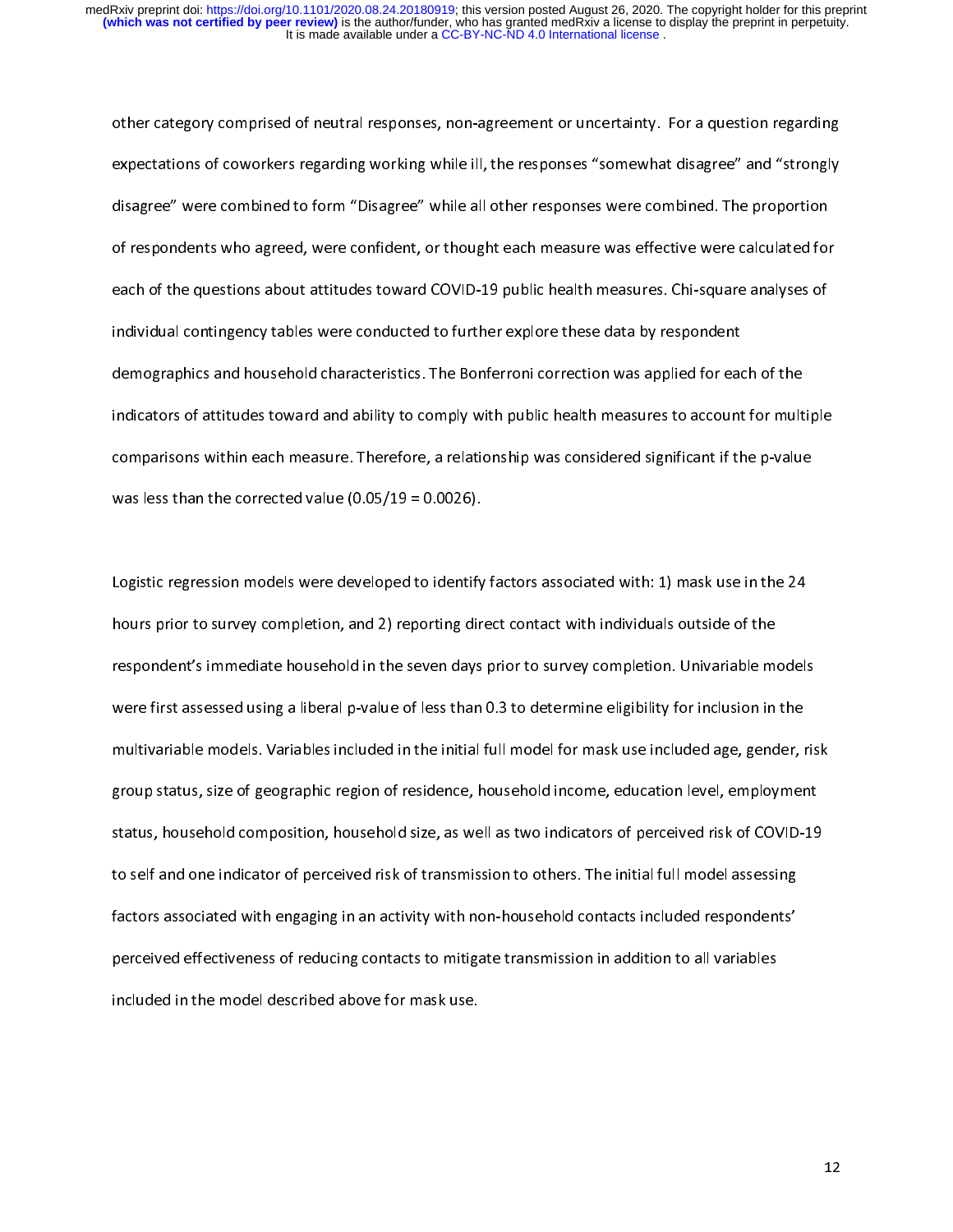A backward elimination procedure was used to evaluate variables for inclusion in the final multivariable<br>regression models. Confounding was assessed by examining the variables in the model for changes once<br>the potentially regression models. Confounding variable was excluded from the model. Once the final model was identified,<br>all two-way interaction terms involving age group with the other predictor variables were assessed. Age<br>aroun was of the potentially conformating variable was extended from the model. The model was interactionally,<br>all two-way interaction terms involving age group with the other predictor variables were assessed. Age<br>group was of interes group was of interest because it was significantly associated with most measures of perceived<br>effectiveness and ability to comply with public health measures. All data were analysed using<br>RStudio Version 1.2.5033<sup>42</sup>. effectiveness and ability to comply with public health measures. All data were analysed using effectiveness and ability to comply with public health measures. All data were analysed using<br>RStudio Version 1.2.5033 <sup>42</sup>.<br>Aclineauledesments. RStudio Version 1.2.5033 \*\*.<br>**Acknowledgements**<br>G B and A L G are supported

#### Acknowledgements

 $\frac{1}{2}$ The Canadian Institutes for Health Research (CIHR). Z.P. is supported by the Natural Sciences and<br>Engineering Research Council (NSERC). E.M. and P.J.L. are supported by Heritage Canada and the Social<br>Sciences and Humanitie Engineering Research Council (NSERC). E.M. and P.J.L. are supported by Heritage Canada and the<br>Sciences and Humanities Research Council (SSHRC). Funding to support data collection was provided<br>the Bublie Health Agency of C Sciences and Humanities Research Council (SSHRC). Funding to support data collection was provided by<br>the Public Health Agency of Canada (PHAC), The National Collaborating Centre for Infectious Diseases<br>(NCCID), and the Uni the Public Health Agency of Canada (PHAC), The National Collaborating Centre for Infectious Diseases (NCCID), and the University of Guelph. We thank J. Lau for support in programming the survey. The<br>funders had no role in study design, data collection and analysis, decision to publish or preparation of<br>the manuscript (NCCID), and the University of Guelph. We thank the Lau for Support in programming the survey. The<br>funders had no role in study design, data collection and analysis, decision to publish or preparation<br>the manuscript. funders had no role in study design, data collection and analysis, decision and analysis, decision of publish or preparation of publish or publish or publish or publish or publish or publish or publish or publish or publis

# the manuscript.<br>References<br>1. Michaels

- $\frac{1}{1}$ Exercises<br>1. Kuch<br>19: a<br>2000
- 1. Kucharski AJ, Russell TW, Diamond C, et al. Early dynamics of transmission and control of COVID-19: a mathematical modelling study. *Lancet Infect Dis. April 2020*. doi:10.1010/31473-<br>3099(20)30144-4<br>Riou J, Althaus CL. Pattern of early human-to-human transmission of Wuhan 2019 nov 2009<br>Riou J, Althaus CL.<br>coronavirus (2019 2. Riou J, Althaus CL. Pattern of early human-to-human transmission of Wuhan 2019 novel<br>coronavirus (2019-nCoV), December 2019 to January 2020. Eurosurveillance. 2020;25(4). coronavirus (2019-nCoV), December 2019 to January 2020. Eurosurveillance. 2020;25(4).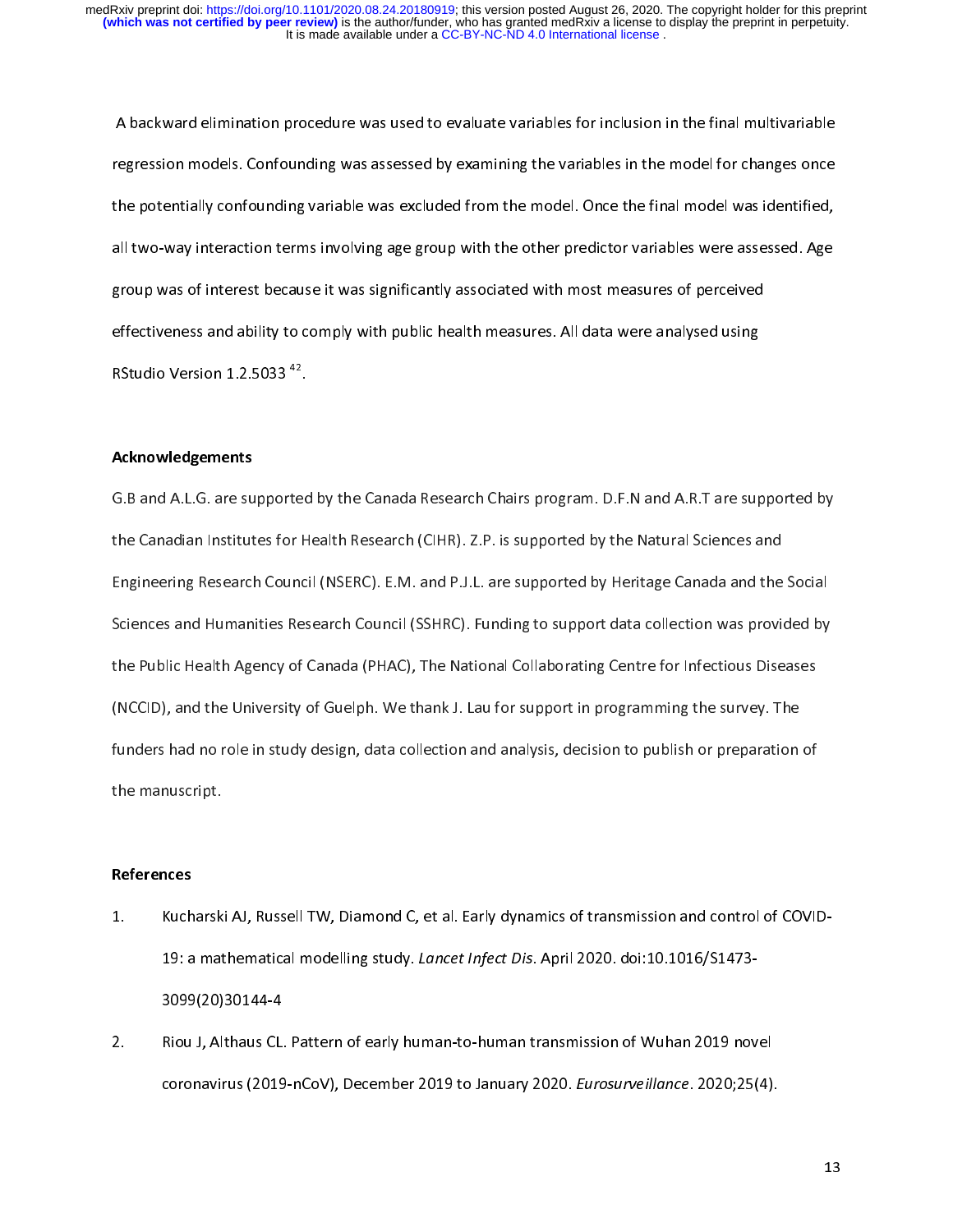- The Novel Coronavirus Pneumonia Emergency Response Epider<br>Epidemiological Characteristics of an Outbreak of 2019 Novel C<br>China 2020, China CDC With: 2:112.122 3. The Novel Coronavirus Disease.<br>3. Epidemiological Characteristics of an Outbreak of 2019 Novel Coronavirus Disease.<br>3. COVID 10 Conada Open Data Werking Crown Epidemiological Data from the COVI.
- Epidemiological Characteristics of an Outstand of 2019 November 2019 Novel Coronavirus Diseases (COVID-19 Canada Open Data Working Group. Epidemiological Data from the COVID-19 Outbreak<br>COVID-19 Canada Open Data Working Gr COVID-19 Canada Open Data Working Green<br>COVID-19 Canada Open Data Working Green<br>in Canada. https://github.com/ishaberry/
- 1. Covid 19 Canada. https://github.com/ishaberry/Covid19Canada. Accessed July 4, 2020.<br>5. Public Health Agency of Canada. Epidemiological summary of COVID-19 cases in Canada.<br>https://www.conada.co/on/public boalth/corriese in Canada. Https://githaberry/Countriesty/Correlated International Covid-19 cases in (<br>Public Health Agency of Canada. Epidemiological summary of COVID-19 cases in (<br>https://www.canada.ca/en/public-health/services/diseases 5. Public Health Agency of Canada. Epidemiological summary of COVID-19 cases in Canada.<br>https://www.canada.ca/en/public-health/services/diseases/2019-novel-coronavirus-<br>infection/health-professionals/epidemiological-summar
- https://www.canada.ca/en/public-health/services/diseases/2019-novel-coronavirusinfection, health-professionals, epidemiological-summary-covid-19-cases.html<br>2020. Accessed July 4, 2020.<br>Conference Board of Canada. *Economic Implications of Social Distancing: Alternate Canadian*<br>Quitleak Scenaria. Otta 2020. According Conference Board of Canada<br>2020. Outlook Scenario. Ottawa: Th<br>2020. Statistics Canada. Canadian E 6. Conference Board of Canada. Economic Implications of Social Distancing. Alternate Canadian<br>
2016 - Outlook Scenario. Ottawa: The Conference Board of Canada; 2020.<br>
2016 - Statistics Canada. Canadian Economic Dashboard a
- Outlook Scenario. Ottawa: The Conference Board of Canada; 2020.<br>Statistics Canada. Canadian Economic Dashboard and COVID-19.<br>https://www150.statcan.gc.ca/n1/pub/71-607-x/71-607-x2020009<br>2020. https://www150.statcan.gc.ca/n1/pub/71-607-x/71-607-x20200<br>2020.<br>See Osai A. Osai L. Nasser K. et al. Analysing situational awareness the
- https://www.accessed.com/<br>https://www.accessed.com/<br>n1/public opinion to predict<br>calculate a fiscale distancing amid nandemia COVID, 10, JAAd Viral 2020-02/April 1840, 855 ----<br>Qazi A<br>adopti 9. Qazi A, Qazi J, Naseer K, et al. Analyzing situational awareness through public opinion to prediction of social distancing amid pandemic COVID - 19. J Med Virol. 2020;92(April):849-855.<br>doi:10.1002/jmv.25840<br>9. Wolf MS,
- Wolf MS, Serper M, Opsasnick L, et al. Awareness, Attitudes, and Actions Related to COVID-19 wolf MS, Serper M, Ops<br>Among Adults With Chro<br>doi:10.7336/m30.1339 9. Among Adults With Chronic Conditions at the Onset of the U.S. Outbreak. Ann Intern Med. 202<br>doi:10.7326/m20-1239<br>The Continuity M. Nikolit N. Nonedit U.B. Ösel A. Neii EK. Zoževit M. Preparedness and proventive Among Adults With Chronic Conditions at the Onset of the U.S. Outbreak. Ann Intern Med. 2020.<br>doi:10.7326/m20-1239<br>Cvetković VM, Nikolić N, Nenadić UR, Öcal A, Noji EK, Zečević M. Preparedness and preventive
- Solution Contraction Contraction<br>10.7326/m2000<br>1020-17411111220001239 10. Cvetković VM, Nikolić N, Nenadić UR, Öcal A, Noji EK, Zečević M. Preparedness and preventive<br>behaviors for a pandemic disaster caused by COVID-19 in Serbia. *Int J Environ Res Public Health*.<br>2020;17(11):1-23. doi:10.3 behaviors for a pandemic disaster caused by COVID-19 in Serbia. *Int 3 Environ Res Public Health.*<br>2020;17(11):1-23. doi:10.3390/ijerph17114124  $2020;17$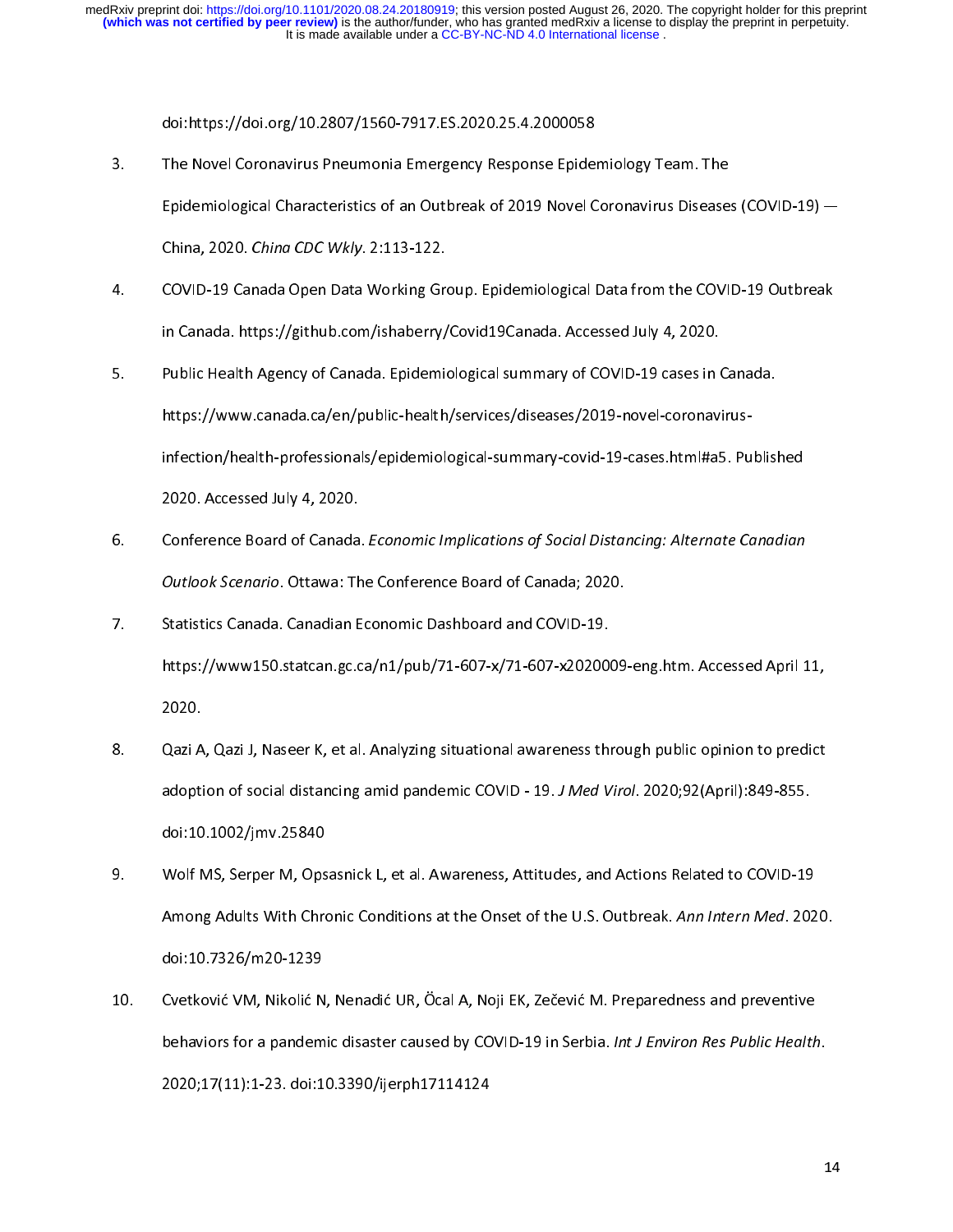- 
- 11. The masses of Gustafsson Gustafs of Gustafs and Aronsson Computer Study of Study of Study Sections.<br>12. Mitchell KJ, Vayalumkal J V. Sickness presenteeism: The prevalence of coming to work wh presenteeism. J Epidemiol Community Treatm. 2000;54(7):502-509. doi:10.11307jech.54.7.502<br>Mitchell KJ, Vayalumkal J V. Sickness presenteeism: The prevalence of coming to work while ill<br>among paediatric resident physicians 12. Mitchell KJ, Vayalumkal J V. Sickness presenteeism: The prevalence of coming to work whi<br>among paediatric resident physicians in Canada. Paediatr Child Health. 2017;22(2):84-88.<br>doi:10.1093/pch/pxx026<br>13. Kinman G. Sic among paediatric resident physicians in Canada. Puediatr Child Health. 2017,22(2):84-88.<br>doi:10.1093/pch/pxx026<br>Kinman G. Sickness presenteeism at work: prevalence, costs and management. *Br Med Bu*.
- doi:10.1093<br>2019;129(1):69-78. doi:10<br>2019;129(1):69-78. doi:10
- 13. Kinman G. Sickness presenteeism at work: prevalence, costs and management. Br Med Bull.<br>2019;129(1):69-78. doi:10.1093/bmb/ldy043<br>14. Bodas M, Peleg K. Self-Isolation Compliance In The COVID-19 Era Influenced By Compen 2019;129-79. doi:10.1297. doi:10.1297. doi:10.1277/http://tech.indings.<br>2019:129-79. doi:10.1277/http://tech.indings.com/2020.00282. 14. Findings From A Recent Survey In Israel. Health Aff (Millwood). 2020;39(6):936-941.<br>15. Statistics Canada. Table 17-10-0061-01 Estimates of the Number of Census Families
- Finaligs From A Recent Survey In Israel. Health Aff (MillWood). 2020,39(6):336-941.<br>doi:10.1377/hlthaff.2020.00382<br>Statistics Canada. *Table 17-10-0061-01 Estimates of the Number of Census Families d* doi:<br>10.003<br>10.1020.003.1003/https://doi.org<br>10.1377/hlthaft.2020.0038225.11482<br>10.15782827.11582 15. Statistics Canada. Table 17-10-0061-01 Estimates of the Number of Census Families as of July 1st.<br>Ottawa; 2020. doi:https://doi.org/10.25318/1710006101-eng<br>16. Statistics Canada. The Rise of the Dual-Earner Family with
- Statistics Canada. The Rise of the Dual-Earner Family with Child<br>https://www150.statcan.gc.ca/n1/pub/11-630-x/11-630-x201<br>Mette Zenin G. Contile E. Barisi A. Specience D. A proliminary of 16. Statistics Canada. The Rise of the Dual-Earner Family with Children. Ottawa; 2<br>https://www150.statcan.gc.ca/n1/pub/11-630-x/11-630-x2016005-eng.htm.<br>17. Motta Zanin G, Gentile E, Parisi A, Spasiano D. A preliminary eva
- Motta Zanin G, Gentile E, Parisi A, Spasiano D. A preliminary evaluation of the public risk<br>perception related to the covid-19 health emergency in Italy. *Int J Environ Res Public Hea.*<br>2020;17(9). doi:10.3390/ijerph170930 perception related to the covid-19 health emergency in Italy. *Int J Environ Res Public Health.*<br>2020;17(9). doi:10.3390/ijerph17093024<br>18. Yıldırım M, Gecer E, Akgül Ö. The impacts of vulnerability, perceived risk, an perception related to the covid-19 health emergency in Italy. *Int 3 Environ Res Public Health.*<br>2020;17(9). doi:10.3390/ijerph17093024<br>Yildirim M, Geçer E, Akgül Ö. The impacts of vulnerability, perceived risk, and fear o
- 2020;17(9). doi:10.3390/ijerph17093024 18. Yuldur Med. 2020;00(00):1-9.<br>
18. Moren K. Master S. Guttmann A. Northrup D. Kurang JG. Influence veceination rates in Ontario behaviours against COVID-19. *Psychol Health Med*. 2020;00(00):1-9.<br>doi:10.1080/13548506.2020.1776891<br>Moran K, Maaten S, Guttmann A, Northrup D, Kwong JC. Influenza vaccination rates in Ontario
- Moran K, Maaten S, Guttmann A, Nort<br>Children: Implications for universal chil<br>2255 19. Moran Children: Implications for universal childhood vaccination policy. Vaccine. 2009;27(17):2350-<br>2355.<br>29. Moran B, Lue W, Li U, et al. Knowledge, attitudes, and prestiges towards COVID, 19 among children: Implications for universal childhood vaccination policy. Vuccine. 2009;27(17):2350-<br>2355.<br>Zhong B, Luo W, Li H, et al. Knowledge , attitudes , and practices towards COVID-19 among
- Zhong<br>2 20. Zhong B, Luo W, Li H, et al. Knowledge , attitudes , and practices towards COVID-19 among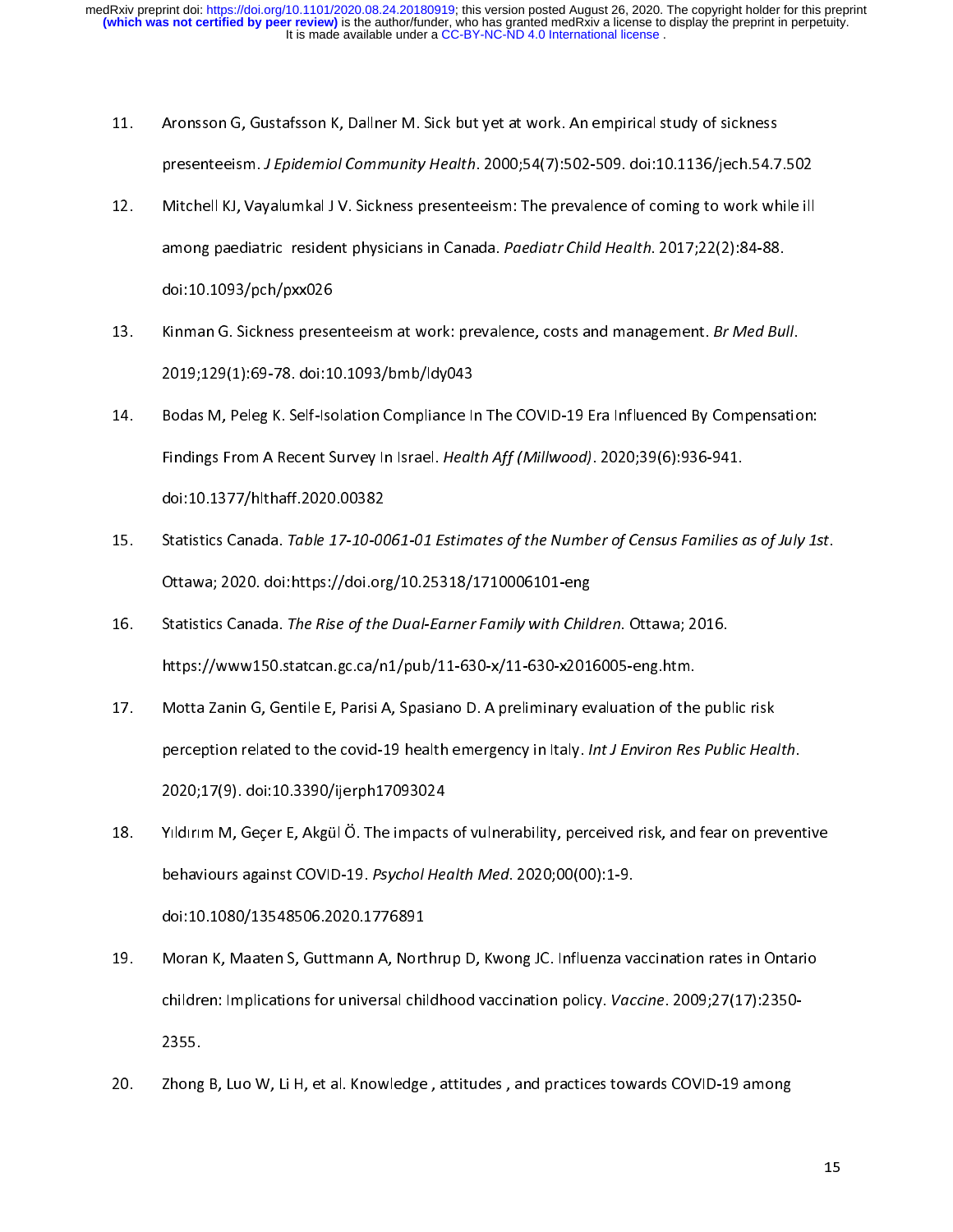It is made available under a [CC-BY-NC-ND 4.0 International license](http://creativecommons.org/licenses/by-nc-nd/4.0/) . **(which was not certified by peer review)** is the author/funder, who has granted medRxiv a license to display the preprint in perpetuity. medRxiv preprint doi: [https://doi.org/10.1101/2020.08.24.20180919;](https://doi.org/10.1101/2020.08.24.20180919) this version posted August 26, 2020. The copyright holder for this preprint

Chinese residents during the rapid rise period of the COVID-19 outbreak<sup>[2]</sup>: a quick online cross-

- dous of the readernia: Cross-sectional opline questionaire.  $I$  Med Internet Res. 2020-22(E):1-1. sectional survey. 2020;16. doi:10.7150/ijbs.45221<br>Clements JM. Knowledge and behaviors toward COVID-19 among us residents during the early<br>days of the pandemic: Cross-sectional online questionnaire. *J Med Internet Res*. 2 22. Clements JM. Knowledge and behaviors Covid-19 among accessions and give 24.<br>days of the pandemic: Cross-sectional online questionnaire. *J Med Internet Res.* 2020;22(5):1-1<br>doi:10.2196/19161 doi:10.2196/19161<br>doi:10.2196/19161<br>Faasse K, Newby J. Public perceptions of COVID-19 in Australia: perceived risk, knowledge,<br>hoolth protective behaviours, and vassing intentions, modPriv Props, 2020.
- doi:10.2196/19161 22. Faaste K, Newby J. Public perceptions of Covid-19 in Australian percent rating, knowledge,<br>health-protective behaviours, and vaccine intentions. *medRxiv Prepr.* 2020.<br>doi:https://doi.org/10.1101/2020.04.25.20079996 health-protective behaviours, and vaccine intentions. *medRxiv Prepr*. 2020.<br>doi:https://doi.org/10.1101/2020.04.25.20079996<br>Pollak Y, Davan H, Welfare S, Shoham R, Berger I, Welfare S. Predictors of adherence to public
- health instructions during the COVID-19 pandemic. *medRxiv Prepr.* 2020.<br>doi:https://doi.org/10.1101/2020.04.24.20076620 23. Pollar Y, Dayan Y, Manuel Y, Shoham R, Denger I, Welfare S, Welfare S, Shoham P, Public U, Public S, Shoham R,<br>health instructions during the COVID-19 pandemic. *medRxiv Prepr.* 2020.<br>doi:https://doi.org/10.1101/2020.0
- health instructions during the COVID-19 pandemic. meditally Prepr. 2020.<br>doi:https://doi.org/10.1101/2020.04.24.20076620<br>Alsan M, Stantcheva S, Yang D, Cutler D. Disparities in Coronavirus 2019 R Alsan M, Stantcheva S, Yang D, Cutler D. Disparities<br>Knowledge, and Behavior Among US Adults. JAMA 24. Alsan M, Stantcheva S, Yang D, Cutler D. Disparities in Coronavirus 2019 Reported Inc<br>Knowledge, and Behavior Among US Adults. JAMA Netw Open. 2020;3(6):e2012403.<br>doi:10.1001/jamanetworkopen.2020.12403<br>25. Gesser-Edels
- Knowledge, and Behavior Among 03 Adults. JAMA Netw Open. 2020;3(6):e2012403.<br>doi:10.1001/jamanetworkopen.2020.12403<br>Gesser-Edelsburg A, Cohen R, Hijazi R, Abed Elhadi Shahbari N. Analysis of Public Pera Gesser-Edelsburg A, Cohen R, Hijazi R, Abed<br>the Israeli Government's Early Emergency Ir<br>1001 Internat Bes 2020:22(E):210270 Idei:1 the Israeli Government's Early Emergency Instructions Regarding COVID-19: Online Survey Study.<br>25. *J Med Internet Res.* 2020;22(5):e19370. doi:10.2196/19370<br>26. He S. Chen S. Kong L. Liu W. Analysis of Risk Perceptions an
- He S, Chen S, Kong L, Liu W. Analysis of Risk Perceptions and Related Factors Concerning COVID  $\mathbb{Z}$ J Med Internet Res. 2020;22(5):e19370. doi:10.2196/19370<br>He S, Chen S, Kong L, Liu W. Analysis of Risk Perceptions and<br>19 Epidemic in Chongqing , China. J Community Health. 2020 27. Bridemic in Chongqing, China. J Community Health. 2020; (0123456789). doi:10.1007/s10900-<br>26. Heina de Pruin W. Analystic of Relations and Related Factors Concerning COVID 19. The Second Concerning Concerning Concernin
- 19 Epidemic in Chongqing , China. J Community Health. 2020, (0123456789). doi:10.1007/s10900-<br>020-00870-4<br>from a -pational US curvey conducted in March 2020, J Corontal B Peyebol Sci Soc Sci. May 2020-Bruine de Bruine<br>Bruine de Bruine<br>dei:10.1003/4 27. Bruine de Bruin W. Age differences in COVID-19 risk perceptions and mental health:Evidence<br>
from a national US survey conducted in March 2020. J Gerontol B Psychol Sci Soc Sci. May 2020.<br>
doi:10.1093/geronb/gbaa074<br>
28 from a national US survey conducted in March 2020. J Gerontol BT sychol Sci Soc Sci. May 2020.<br>doi:10.1093/geronb/gbaa074<br>Niepel C, Kranz D, Borgonovi F, Emslander V, Greiff S. The coronavirus (COVID-19) fatality risk
- doited to the control of the Niepel C, Kranz D, Borgonovi F 28. Niepel C, Kranz D, Borgonovic F, Emslander V, Greiff S. The coronavirus (COVID-19) fatality risk<br>1991 fatality risk of the coronavirus (COVID-19) fatality risk of the coronavirus (COVID-19) fatality risk of<br>1991 fatali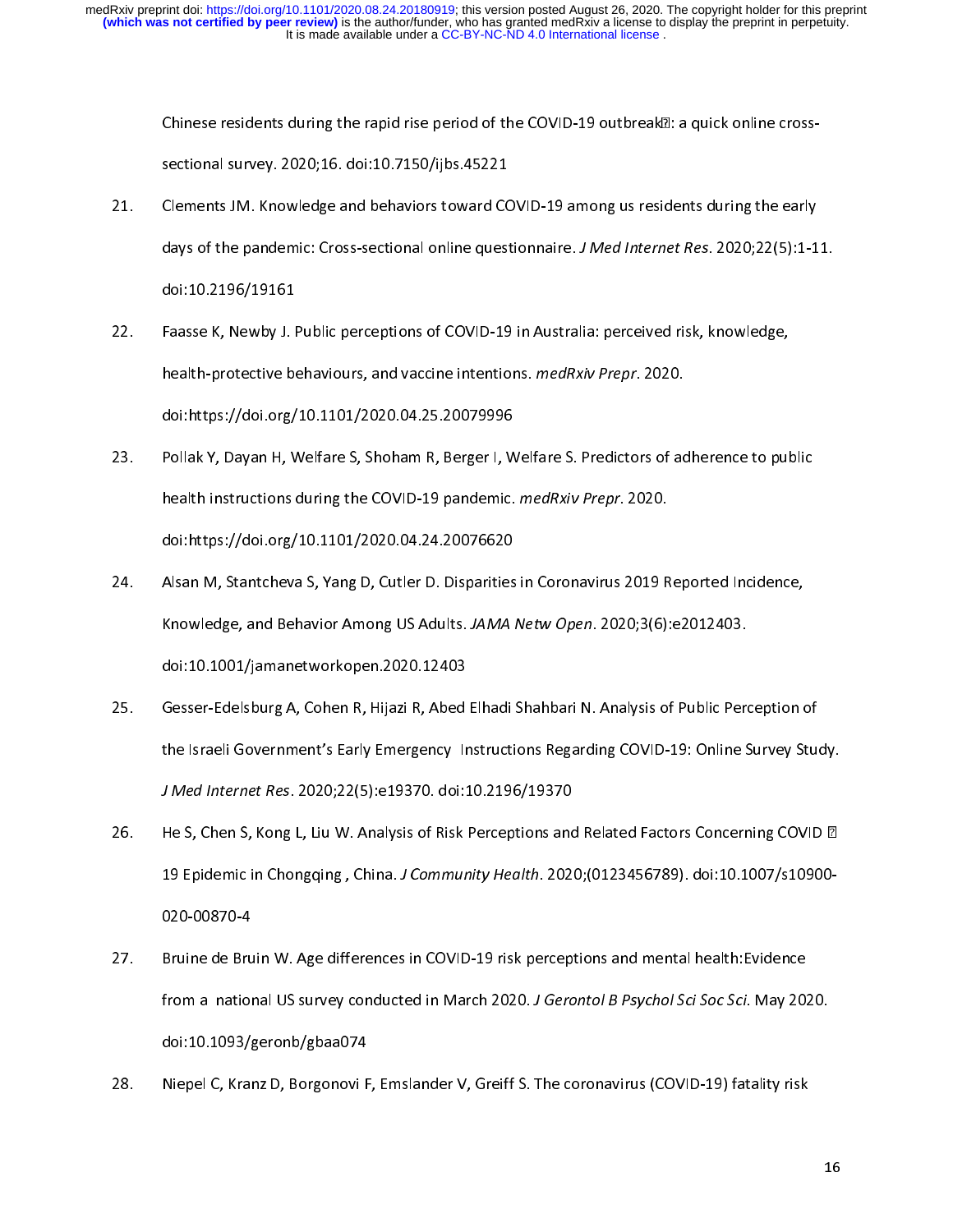perception of US adult residents in March and April 2020. Br J Health Psychol. June 2020.<br>doi:10.1111/bjhp.12438<br>Public Health Agency of Canada. Coronavirus disease 2019 (COVID-19): Epidemiology upd<br>https://bookh.infobase.

- Public Health Agency of C<br>https://health-infobase.c<br>Bubliched 2020, Accesses 29. Public Health Agency of Canada. Coronavirus disease 2019 (COVID-19): Epidemiology update<br>https://health-infobase.canada.ca/covid-19/epidemiological-summary-covid-19-cases.html.<br>Published 2020. Accessed July 5, 2020.<br>30
- https://health-information.ca./covid-19/epidemiological-summary-covid-19-cases.html<br>Published 2020. Accessed July 5, 2020.<br>Haupt MR, Weiss SM, Chiu M, Cuomo R, Chein JM, Mackey T. Profiles of Social Distance Haupt MR, Weiss SM, Chiu M, Cuomo R<br>Compliance: Psychological and Situation<br>Bobert Haupt, medBriu Brens, 2020. 31. Compliance: Psychological and Situational Predictors of Risky Behavior during COVID-19 Michael<br>19 Nobert Haupt. *medRxiv Prepr*. 2020.<br>19 Nobert Haupt. *medRxiv Prepr*. 2020.
- Canning D, Karra M, Dayalu R, Guo M, Bloom DE. The association between age, COVID-19 Robert Haupt. *Medikity Prepr. 2020.*<br>Canning D, Karra M, Dayalu R, Guo M<br>symptoms, and social distancing beh 32. Capital Marcuso AF, Lasak Latel, COVID-19 is result abonding Tu Framinics sublic resets.<br>Special Libourged AF, Lasak Latel, COVID-19 is result abonding Tu Framinics sublic resets. 2020:2020.04.19.20065219. doi:10.1101/2020.04.19.20065219<br>Seale H, Heywood AE, Leask J, et al. COVID-19 is rapidly changing**D: Examining public perceptions**
- Seale H, Heywood AE, Leask J, et al. COVID-19 is rapidly changing<br>and behaviors in response to this evolving pandemic. PLoS One.<br>doi:10.1271/iournal pape 0225112. 32. Moreonal Hence N, Hit M, at al. Sealel Contacts and Mixing Petterns Polovent to the Spread of doi:10.1371/journal.pone.0235112<br>Mossong J, Hens N, Jit M, et al. Social Contacts and Mixing Patterns Relevant to the Spread of
- Infectious Diseases. PLOS Med. 2008;5(3):1. doi:10.1371/journal.pmed.0050074
- 33. Infectious Diseases. *PLOS Med.* 2008;5(3):1. doi:10.1371/journal.pmed.0050074<br>34. Goldstein E, Lipsitch M. Temporal rise in the proportion of younger adults and older adolescer Infectious Diseases. PLOS Med. 2008;5(3):1. doi:10.1371/journal.pmed.0030074<br>Goldstein E, Lipsitch M. Temporal rise in the proportion of younger adults and old<br>among coronavirus disease (COVID-19) cases following the intro 34. Goldstein E, Lipsitch M. Temporal rise in the proportion of younger adults and older adolescen<br>among coronavirus disease (COVID-19) cases following the introduction of physical distancing<br>measures, Germany, March to Ap measures, Germany, March to April 2020. Eurosurveillance. 2020;25(17):22-25.
- measures, Germany, March to April 2020. Eurosurveillance. 2020,25(17):22-25.<br>doi:10.2807/1560-7917.ES.2020.25.17.2000596<br>Rodriguez-Palacios A, Cominelli F, Basson AR, Pizarro TT, Ilic S. Textile Masks and MARRETHER PER PER PER PER PER PER PER PER PER<br>Rodriguez-Palacios A, Cominelli F, Basson AR, Piz<br>A Spray Simulation Method and a "Universal Dro 35. Pandemics. *Front Med.* 2020;7:260. doi:10.3389/fmed.2020.00260<br>Konda A, Prakash A, Moss G, Schmoldt M, Grant G, Guha S. Aerosol Filtration Efficiency of
- 35. Rondo A, Disligate A, Mose C, Schmoldt M, Crant C, Cube S, Acrosol Filtration Efficiency of Pandermes. Fr*ont Med. 2020*;7:260. doi:10.33897fmed.2020.00260<br>Konda A, Prakash A, Moss G, Schmoldt M, Grant G, Guha S. Aerosol 36. Konda A, Prakash A, Moss G, Schmoldt M, Grant G, Guha S. Aerosol Filtration Efficiency of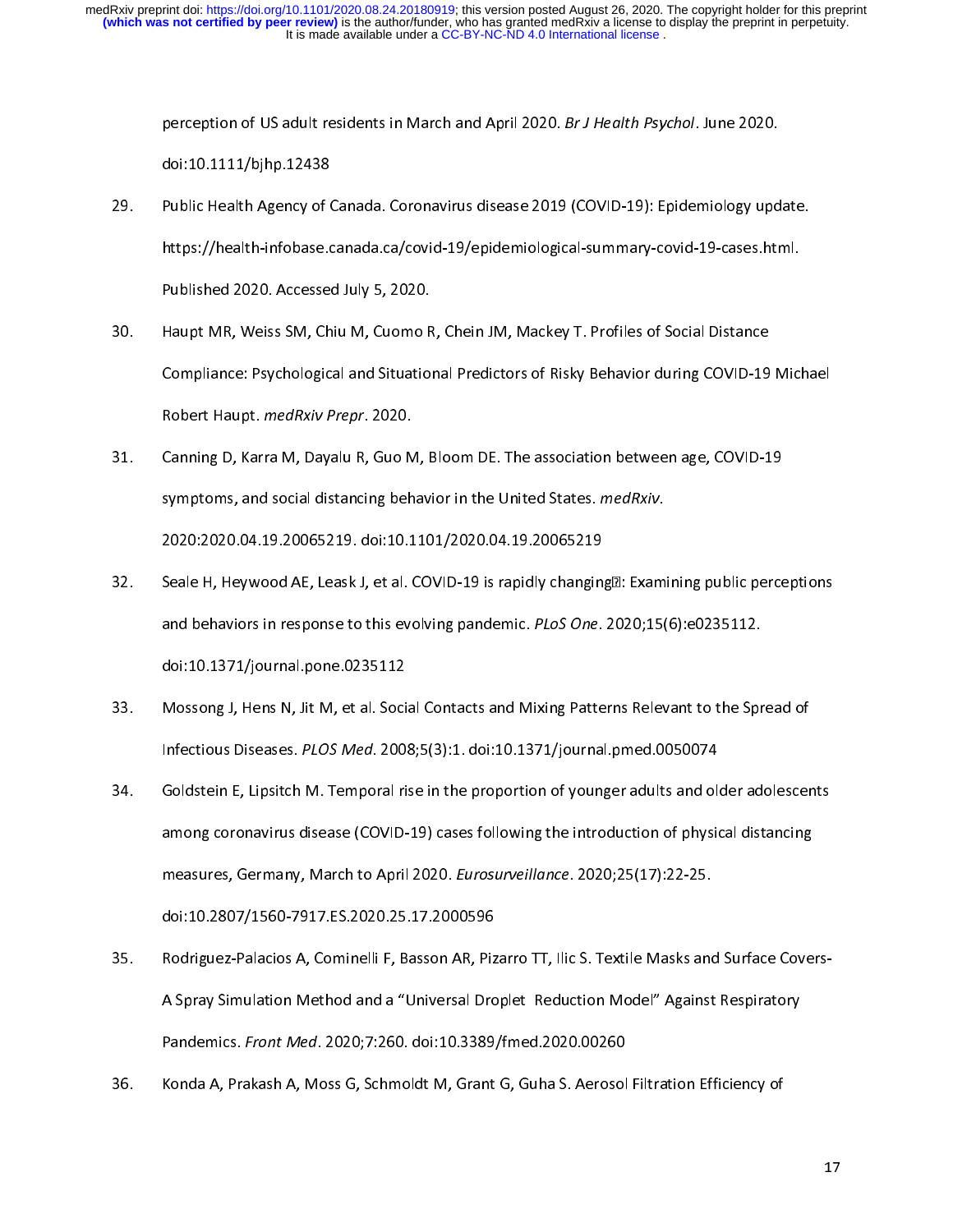- Common Fabrics Used in Respiratory Cloth Masks. Acs Nano. 2020,14(5):6335-6347.<br>https://pubs.acs.org/doi/pdf/10.1021/acsnano.0c03252.<br>Lyu W, Wehby GL. Community Use Of Face Masks And COVID-19: Evidence From A Na Lyu W, Wehby GL. Community Use Of Face Masks And CO<br>Experiment Of State Mandates In The US. Health Aff (Mil 37. Lyu W, Wehby GL. Community Use Of Face Masks And COVID-19: Evide<br>Experiment Of State Mandates In The US. Health Aff (Millwood). June<br>2020:101377hlthaff202000818. doi:10.1377/hlthaff.2020.00818<br>38. Fisman DN. Greer AL.
- Experiment Of State Mandates In The US. Health Aff (Millwood). June<br>2020:101377hlthaff202000818. doi:10.1377/hlthaff.2020.00818<br>Fisman DN, Greer AL, Tuite AR. Brief research report: Bidirectional imp Fisman DN, Greer AL, Tuite AR. Brief research report: Bidirectiona<br>2020: doi:10.1016/i.idm 2020.06.004<br>2020: doi:10.1016/i.idm 2020.06.004 39. Statistics Canada, 2016 Census, Catalogue Number 98-400-X2016003. Ottawa: 2016.<br>39. Statistics Canada, 2016 Census. Catalogue Number 98-400-X2016003. Ottawa: 2016. on reproduction number of COVID-19: A next generation matrix approach. Inject Dis Model.<br>2020. doi:10.1016/j.idm.2020.06.004<br>Statistics Canada. 2016 Census. Catalogue Number 98-400-X2016003. Ottawa; 2016.<br>Janvis Cl. Van Za
- 
- 2020. doi:1012020. J.<br>Statistics Canada. 2016 Census. Catalo<br>Jarvis Cl, Van Zandvoort K, Gimma A, e 39. Jarvis Cl, Van Zandvoort K, Gimma A, et al. Quantifying the impact of physical distance measures<br>on the transmission of COVID-19 in the UK. *BMC Med*. 2020;18(1). doi:10.1186/s12916-020-<br>01597-8 on the transmission of COVID-19 in the UK. *BMC Med*. 2020;18(1). doi:10.1186/s12916-020-<br>01597-8<br>41. National Advisory Committee on Immunization (NACI). *Canadian Immunization Guide Chapte*
- on the transmission of COVID-19 in the OK. BMC Med. 2020,16(1). doi:10.1186/s12916-020-<br>01597-8<br>National Advisory Committee on Immunization (NACI). *Canadian Immunization Guide Chapt* -----<br>National<br>*Influenzo*<br>Statemer 11. National Advisory Committee on Immunization (NACI). Canadian Immunization Guide Chapter on<br>Influenza and Statement on Seasonal Influenza Vaccine for 2019–2020: An Advisory Committee<br>Statement (ACS). Ottawa; 2019. https Influenza and Statement on Seasonal Influenza Vaccine for 2019–2020: An Advisory Committee Statement (ACS). Ottawa; 2019. https://www.canada.ca/en/public-<br>health/services/publications/vaccines-immunization/canadian-immunization-guide-statement-<br>seasonal-influenza-vaccine-2019-2020.html#List1.
- RStudio Team. RStudio: Integrated Development for R. 2019. 42. RStudio Team. RStudio: Integrated Development for R. 2019.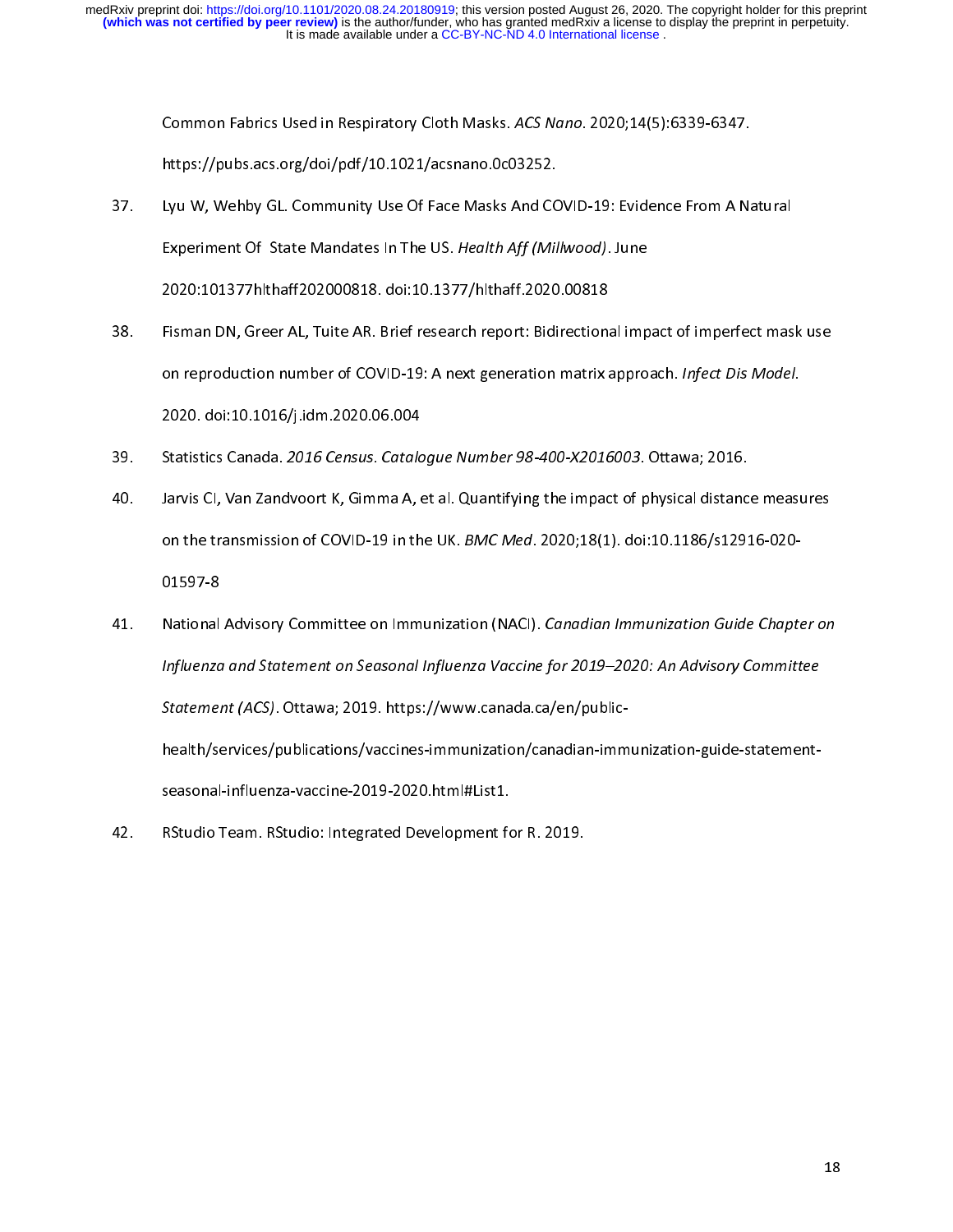## Tables and Figures

For the transfer of the transfer of illness stratified by<br>sociodemographic characteristics. Values are reported as % (95% Confidence Interval), and<br>font were statistically significant between subgroups ( $p < 0.0026$ ). Cell statistics were not run because the survey question was not relevant for one of the groups.

|                                                   | <b>Perceived Risk</b>                                                                                                                    |                                                                                                                                                          | statistics were not run because the survey question was not relevant for one of the groups.<br>Preparedness in the Event of Illness      |                                                                                                                                           |                                                                                                                                 |                                                                                                                                          |
|---------------------------------------------------|------------------------------------------------------------------------------------------------------------------------------------------|----------------------------------------------------------------------------------------------------------------------------------------------------------|------------------------------------------------------------------------------------------------------------------------------------------|-------------------------------------------------------------------------------------------------------------------------------------------|---------------------------------------------------------------------------------------------------------------------------------|------------------------------------------------------------------------------------------------------------------------------------------|
| Likely to<br>contract<br>COVID-19<br>$(n = 5000)$ | Likely to be a<br>serious<br>Illness for self<br>$(n = 5000)$                                                                            | Likely to<br>transmit to<br>others<br>$(n = 5000)$                                                                                                       | My co-<br>workers<br>would not<br>expect me to<br>work if ill<br>$(n = 2709)$                                                            | I would still<br>get paid<br>$(n = 2709)$                                                                                                 | I have<br>enough<br>food/supplies<br>to last for 14<br>days<br>$(n = 5000)$                                                     | Someone<br>else would<br>be able to<br>look after my<br>children (n =<br>938)                                                            |
| 21.6%<br>$(20.6 - 22.7)$                          | 61.6%                                                                                                                                    | 71.6%<br>$(70.3 - 72.8)$                                                                                                                                 | 50.9%<br>$(49.0 - 52.8)$                                                                                                                 | 51.1%<br>$(49.2 - 53.0)$                                                                                                                  | 70.8%<br>$(69.6 - 72.1)$                                                                                                        | 59.8%<br>$(56.7 - 63.0)$                                                                                                                 |
|                                                   |                                                                                                                                          |                                                                                                                                                          |                                                                                                                                          |                                                                                                                                           |                                                                                                                                 |                                                                                                                                          |
| 20.9%                                             | 61.1%                                                                                                                                    | 74.5%                                                                                                                                                    | 55.8%                                                                                                                                    | 48.6%                                                                                                                                     | 72.9%                                                                                                                           | 53.2%<br>$(48.8 - 57.7)$                                                                                                                 |
| 22.3%                                             | 62.0%                                                                                                                                    | 68.5%                                                                                                                                                    | 46.7%                                                                                                                                    | 53.5%                                                                                                                                     | 68.9%                                                                                                                           | 66.6%                                                                                                                                    |
|                                                   |                                                                                                                                          |                                                                                                                                                          |                                                                                                                                          |                                                                                                                                           |                                                                                                                                 | $(623 - 70.9)$                                                                                                                           |
|                                                   |                                                                                                                                          |                                                                                                                                                          |                                                                                                                                          |                                                                                                                                           |                                                                                                                                 | 54.5%                                                                                                                                    |
| $(22.8 - 28.9)$<br>32.3%                          | $(41.7 - 48.6)$<br>51.8%                                                                                                                 | $(67.8 - 74.2)$<br>71.6%                                                                                                                                 | $(35.7 - 44.5)$<br>43.2%                                                                                                                 | $(43.7 - 52.6)$<br>55 4%                                                                                                                  | $(59.1 - 65.9)$<br>65.7%                                                                                                        | $(46.0 - 62.7)$<br>57.1%                                                                                                                 |
| $(29.3 - 35.3)$                                   | $(48.6 - 55.0)$                                                                                                                          | $(68.7 - 74.4)$                                                                                                                                          | $(39.6 - 46.7)$                                                                                                                          | $(51.9 - 58.9)$                                                                                                                           | $(62.7 - 68.7)$                                                                                                                 | $(52.0 - 62.2)$                                                                                                                          |
| 24.3%                                             | 55.1%                                                                                                                                    | 70.3%                                                                                                                                                    | 52.5%                                                                                                                                    | 54.1%                                                                                                                                     | 66.3%                                                                                                                           | 60.9%<br>$(55.5 - 66.2)$                                                                                                                 |
| 18.6%                                             | 627%                                                                                                                                     | 71.5%                                                                                                                                                    | 63.5%                                                                                                                                    | 51.0%                                                                                                                                     | 71 6%                                                                                                                           | 78.0%<br>$(69.5 - 86.5)$                                                                                                                 |
|                                                   |                                                                                                                                          |                                                                                                                                                          |                                                                                                                                          |                                                                                                                                           |                                                                                                                                 | 35.0%                                                                                                                                    |
| $(11.3 - 15.6)$                                   | $(701 - 757)$                                                                                                                            | $(67.8 - 73.5)$                                                                                                                                          | $(55.9 - 68.2)$                                                                                                                          | $(35.1 - 47.6)$                                                                                                                           | $(75.2 - 80.4)$                                                                                                                 | $(14.1 - 55.9)$                                                                                                                          |
| $(11.1 - 16.4)$                                   | $(825 - 88.0)$                                                                                                                           | $(72.3 - 78.9)$                                                                                                                                          |                                                                                                                                          |                                                                                                                                           | $(79.5 - 85.4)$                                                                                                                 |                                                                                                                                          |
|                                                   |                                                                                                                                          |                                                                                                                                                          |                                                                                                                                          |                                                                                                                                           |                                                                                                                                 |                                                                                                                                          |
| $(27.8 - 32.2)$                                   | $(84.4 - 87.8)$                                                                                                                          | $(71.9 - 76.2)$                                                                                                                                          | $(40.4 - 47.6)$                                                                                                                          | $(49.3 - 56.5)$                                                                                                                           | $(71.7 - 75.9)$                                                                                                                 | 63.7%<br>$(57.9 - 69.6)$                                                                                                                 |
| 17.5%                                             | 49.6%                                                                                                                                    | 70.4%                                                                                                                                                    | 53.4%                                                                                                                                    | 50.5%                                                                                                                                     | 69.4%                                                                                                                           | 58.3%                                                                                                                                    |
| $(16.2 - 18.8)$                                   | $(48.0 - 51.3)$                                                                                                                          | $(68.8 - 71.9)$                                                                                                                                          | $(51.2 - 55.6)$                                                                                                                          | $(48.3 - 52.7)$                                                                                                                           | $(67.8 - 70.9)$                                                                                                                 | $(54.6 - 62.0)$                                                                                                                          |
|                                                   |                                                                                                                                          |                                                                                                                                                          |                                                                                                                                          |                                                                                                                                           |                                                                                                                                 | $\blacksquare$                                                                                                                           |
|                                                   |                                                                                                                                          |                                                                                                                                                          |                                                                                                                                          |                                                                                                                                           |                                                                                                                                 |                                                                                                                                          |
| 19.4%                                             | 63.2%                                                                                                                                    | 71.8%                                                                                                                                                    | 52.0%                                                                                                                                    | 50.0%                                                                                                                                     | 72 2%                                                                                                                           | $\bar{\phantom{a}}$                                                                                                                      |
| $(18.2 - 20.7)$                                   | $(617 - 647)$                                                                                                                            | $(70.3 - 73.2)$                                                                                                                                          | $(49.7 - 54.3)$                                                                                                                          | $(47.7 - 52.3)$                                                                                                                           | $(70.8 - 73.6)$                                                                                                                 |                                                                                                                                          |
|                                                   |                                                                                                                                          |                                                                                                                                                          |                                                                                                                                          |                                                                                                                                           |                                                                                                                                 |                                                                                                                                          |
| 19.7%                                             | 65.9%                                                                                                                                    | 69.3%                                                                                                                                                    | 46.8%                                                                                                                                    | 32.8%                                                                                                                                     | 61.8%                                                                                                                           | 48.5%                                                                                                                                    |
| $(16.7 - 22.6)$                                   | $(62.4 - 69.4)$                                                                                                                          | $(65.9 - 72.7)$                                                                                                                                          | $(39.9 - 53.7)$                                                                                                                          | $(26.3 - 39.3)$                                                                                                                           | $(58.2 - 65.4)$                                                                                                                 | $(36.7 - 60.4)$                                                                                                                          |
| 22.9%                                             | 60.9%                                                                                                                                    | 72.4%                                                                                                                                                    | 50.7%                                                                                                                                    | 531%                                                                                                                                      | 72.4%                                                                                                                           | 61.0%                                                                                                                                    |
| $(21.6 - 24.3)$                                   | $(59.3 - 62.4)$                                                                                                                          | $(71.0 - 73.9)$                                                                                                                                          | $(48.7 - 52.7)$                                                                                                                          | $(51.0 - 55.1)$                                                                                                                           | $(71.0 - 73.9)$                                                                                                                 | $(57.7 - 64.4)$                                                                                                                          |
|                                                   |                                                                                                                                          |                                                                                                                                                          |                                                                                                                                          |                                                                                                                                           |                                                                                                                                 |                                                                                                                                          |
| 26.3%                                             | 56.4%                                                                                                                                    | 70.7%                                                                                                                                                    | $\sim$                                                                                                                                   | $\blacksquare$                                                                                                                            | 68.6%                                                                                                                           | 61.7%                                                                                                                                    |
| $(247 - 28.0)$                                    | $(54.5 - 58.3)$                                                                                                                          | $(68.9 - 72.4)$                                                                                                                                          |                                                                                                                                          |                                                                                                                                           | $(67.0 - 70.5)$                                                                                                                 |                                                                                                                                          |
| 15.7%<br>$(14.2 - 17.3)$                          | 67.5%<br>$(65.6 - 69.5)$                                                                                                                 | 72.6%<br>$(70.7 - 74.4)$                                                                                                                                 | $\omega$                                                                                                                                 | $\blacksquare$                                                                                                                            | 73.5%<br>$(71.6 - 75.3)$                                                                                                        | 54.4%                                                                                                                                    |
|                                                   |                                                                                                                                          |                                                                                                                                                          |                                                                                                                                          |                                                                                                                                           |                                                                                                                                 |                                                                                                                                          |
| 18.5%                                             | 61.8%                                                                                                                                    | 71.1%                                                                                                                                                    | 53.6%                                                                                                                                    | 40.3%                                                                                                                                     | 71.5%                                                                                                                           | 50.3%                                                                                                                                    |
| $(16.6 - 21.0)$                                   | $(59.1 - 64.6)$                                                                                                                          | $(68.6 - 73.7)$                                                                                                                                          | $(48.9 - 58.2)$                                                                                                                          | $(35 \t7 - 44.9)$                                                                                                                         | $(68.9 - 74.0)$                                                                                                                 |                                                                                                                                          |
| 21.7%                                             | 62.2%                                                                                                                                    | 69.9%                                                                                                                                                    | 51.4%                                                                                                                                    | 50 7%                                                                                                                                     | 71.3%                                                                                                                           | 58.5%                                                                                                                                    |
| $(19.8 - 23.5)$<br>23.3%                          | $(60.4 - 64.4)$<br>60.7%                                                                                                                 | $(67.9 - 72.0)$<br>73.5%                                                                                                                                 | $(48.3 - 54.5)$<br>49.5%                                                                                                                 | $(47.6 - 53.8)$<br>55.2%                                                                                                                  | $(69.3 - 73.3)$<br>69.9%                                                                                                        | $(58.1 - 65.2)$<br>$(47.6 - 61.3)$<br>$(42.3 - 58.4)$<br>$(53.4 - 63.7)$<br>64.1%                                                        |
|                                                   | $(19.3 - 22.5)$<br>$(20.6 - 23.9)$<br>25.8%<br>$(21.3 - 27.3)$<br>$(16.0 - 21.3)$<br>13.4%<br>13.8%<br>30.0%<br>29.0%<br>$(26.4 - 31.6)$ | $(60.2 - 62.9)$<br>$(59.2 - 63.0)$<br>$(60.1 - 63.9)$<br>45.1%<br>$(517 - 58.6)$<br>$(59.5 - 66.0)$<br>729%<br>853%<br>86.1%<br>56.0%<br>$(53.1 - 58.9)$ | $(72.8 - 76.2)$<br>$(66.6 - 70.3)$<br>71.0%<br>$(67.1 - 73.4)$<br>$(68.5 - 74.5)$<br>70.6%<br>75.6%<br>74.1%<br>71.0%<br>$(68.4 - 73.6)$ | $(53.1 - 58.5)$<br>$(44.1 - 49.3)$<br>40.1%<br>$(48.6 - 56.4)$<br>$(59.5 - 67.5)$<br>62.0%<br>$\sim$<br>44.0%<br>48.4%<br>$(45.1 - 51.8)$ | $(45.8 - 51.3)$<br>$(50.9 - 56.1)$<br>48.1%<br>$(50.2 - 57.9)$<br>$(46.8 - 55.2)$<br>41.4%<br>52.9%<br>53.5%<br>$(50.2 - 56.8)$ | $(71.1 - 74.6)$<br>$(67.0 - 70.7)$<br>62.5%<br>$(63.0 - 69.6)$<br>$(68.6 - 74.7)$<br>77.8%<br>82.5%<br>73.8%<br>66.2%<br>$(63.5 - 68.9)$ |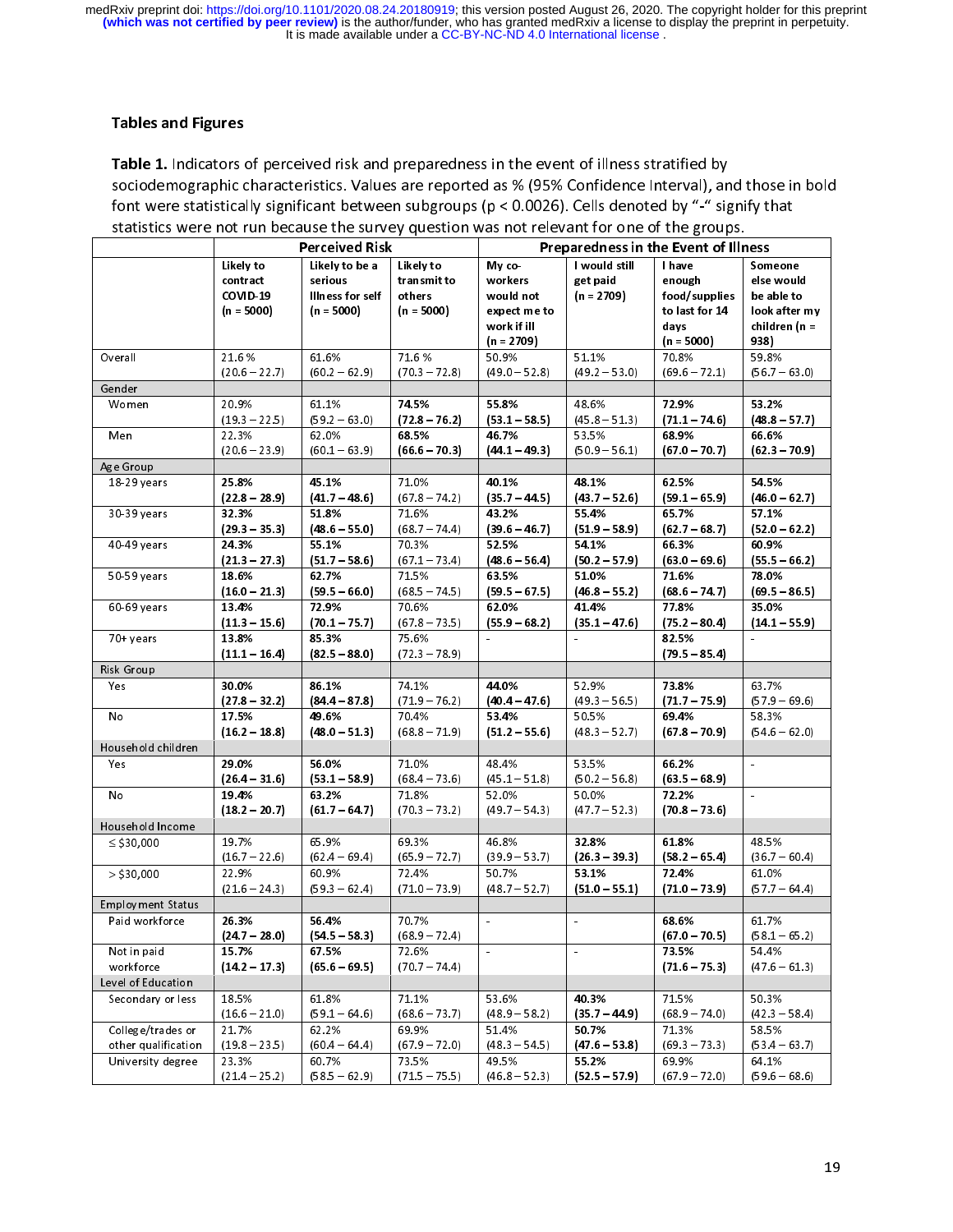Table 2. Perceived effectiveness of six different public health measures stratified by sociodemographic characteristics. Values are reported as % (95% Confidence Interval), and those in bold font were statistically significant between subgroups ( $p < 0.0026$ ) (n = 5000).

| Self-isolate for<br>Avoid crowds<br>14 days with<br>respiratory<br>symptoms<br>94.0%<br>$(92.4 - 93.8)$<br>$(93.3 - 94.6)$<br>958%<br>$(94.0 - 95.7)$<br>$(95.0 - 96.6)$<br>92.2%<br>$(90.2 - 92.4)$<br>$(911 - 932)$<br>89.8%<br>$(878 - 920)$<br>$(877 - 919)$<br>91.5%<br>$(89.5 - 93.1)$<br>$(89.7 - 93.3)$<br>92.3%<br>$(90.6 - 94.3)$<br>$(90.5 - 94.2)$<br>954%<br>$(92.3 - 95.5)$<br>$(94.0 - 96.8)$<br>97.1%<br>$(941 - 967)$<br>$(96.1 - 98.2)$<br>98.1%<br>$(94.2 - 97.3)$<br>$(971 - 99.2)$<br>94.1%<br>$(92.2 - 94.6)$<br>$(93.0 - 95.3)$<br>93.9%<br>$(92.1 - 93.8)$<br>$(93.1 - 94.7)$<br>93.1%<br>$(91.6 - 94.6)$<br>$(91.6 - 94.6)$ | <b>Public Health Measures</b><br>Stay home for 14<br>days when<br>household<br>member has<br>severe<br>respiratory<br>symptoms<br>90.6%<br>$(89.8 - 91.4)$<br>92.5%<br>$(91.5 - 93.5)$<br>88.8%<br>$(876 - 90.0)$<br>86.2%<br>$(83.8 - 88.6)$<br>88.3%<br>$(863 - 90.4)$<br>90.8%<br>$(88.8 - 92.8)$<br>92 2%<br>$(90.3 - 94.0)$<br>92.7%<br>$(911 - 944)$<br>939%<br>$(92.0 - 95.8)$<br>90.3%<br>$(88.8 - 91.7)$<br>90.8%<br>$(89.8 - 91.8)$<br>90.4%<br>$(88.7 - 92.1)$ | School Closures<br>87.2%<br>$(86.3 - 88.1)$<br>89.6%<br>$(88.5 - 90.8)$<br>84.7%<br>$(833 - 861)$<br>85.8%<br>$(83.4 - 88.3)$<br>86.8%<br>$(84.7 - 89.0)$<br>85.8%<br>$(83.3 - 88.2)$<br>88.0%<br>$(85.9 - 90.2)$<br>88.2%<br>$(86.2 - 90.3)$<br>88.4%<br>$(85.9 - 90.9)$<br>88.8%<br>$(87.3 - 90.3)$<br>86.4%<br>$(85.2 - 87.6)$<br>87.7% | <b>Business</b><br>Closures<br>91.4%<br>$(90.6 - 92.2)$<br>93.4%<br>$(92.5 - 94.4)$<br>89.4%<br>$(881 - 90.6)$<br>87.1%<br>$(847 - 89.4)$<br>88.9%<br>$(86.8 - 90.9)$<br>90.8%<br>$(88.8 - 92.8)$<br>91.4%<br>$(89.6 - 93.3)$<br>95.0%<br>$(936 - 96.4)$<br>95.8%<br>$(93.6 - 96.4)$<br>92.8%<br>$(91.6 - 94.1)$<br>90.7%<br>$(89.8 - 91.7)$<br>90.1% |
|------------------------------------------------------------------------------------------------------------------------------------------------------------------------------------------------------------------------------------------------------------------------------------------------------------------------------------------------------------------------------------------------------------------------------------------------------------------------------------------------------------------------------------------------------------------------------------------------------------------------------------------------------|---------------------------------------------------------------------------------------------------------------------------------------------------------------------------------------------------------------------------------------------------------------------------------------------------------------------------------------------------------------------------------------------------------------------------------------------------------------------------|--------------------------------------------------------------------------------------------------------------------------------------------------------------------------------------------------------------------------------------------------------------------------------------------------------------------------------------------|-------------------------------------------------------------------------------------------------------------------------------------------------------------------------------------------------------------------------------------------------------------------------------------------------------------------------------------------------------|
|                                                                                                                                                                                                                                                                                                                                                                                                                                                                                                                                                                                                                                                      |                                                                                                                                                                                                                                                                                                                                                                                                                                                                           |                                                                                                                                                                                                                                                                                                                                            |                                                                                                                                                                                                                                                                                                                                                       |
|                                                                                                                                                                                                                                                                                                                                                                                                                                                                                                                                                                                                                                                      |                                                                                                                                                                                                                                                                                                                                                                                                                                                                           |                                                                                                                                                                                                                                                                                                                                            |                                                                                                                                                                                                                                                                                                                                                       |
|                                                                                                                                                                                                                                                                                                                                                                                                                                                                                                                                                                                                                                                      |                                                                                                                                                                                                                                                                                                                                                                                                                                                                           |                                                                                                                                                                                                                                                                                                                                            |                                                                                                                                                                                                                                                                                                                                                       |
|                                                                                                                                                                                                                                                                                                                                                                                                                                                                                                                                                                                                                                                      |                                                                                                                                                                                                                                                                                                                                                                                                                                                                           |                                                                                                                                                                                                                                                                                                                                            |                                                                                                                                                                                                                                                                                                                                                       |
|                                                                                                                                                                                                                                                                                                                                                                                                                                                                                                                                                                                                                                                      |                                                                                                                                                                                                                                                                                                                                                                                                                                                                           |                                                                                                                                                                                                                                                                                                                                            |                                                                                                                                                                                                                                                                                                                                                       |
|                                                                                                                                                                                                                                                                                                                                                                                                                                                                                                                                                                                                                                                      |                                                                                                                                                                                                                                                                                                                                                                                                                                                                           |                                                                                                                                                                                                                                                                                                                                            |                                                                                                                                                                                                                                                                                                                                                       |
|                                                                                                                                                                                                                                                                                                                                                                                                                                                                                                                                                                                                                                                      |                                                                                                                                                                                                                                                                                                                                                                                                                                                                           |                                                                                                                                                                                                                                                                                                                                            |                                                                                                                                                                                                                                                                                                                                                       |
|                                                                                                                                                                                                                                                                                                                                                                                                                                                                                                                                                                                                                                                      |                                                                                                                                                                                                                                                                                                                                                                                                                                                                           |                                                                                                                                                                                                                                                                                                                                            |                                                                                                                                                                                                                                                                                                                                                       |
|                                                                                                                                                                                                                                                                                                                                                                                                                                                                                                                                                                                                                                                      |                                                                                                                                                                                                                                                                                                                                                                                                                                                                           |                                                                                                                                                                                                                                                                                                                                            |                                                                                                                                                                                                                                                                                                                                                       |
|                                                                                                                                                                                                                                                                                                                                                                                                                                                                                                                                                                                                                                                      |                                                                                                                                                                                                                                                                                                                                                                                                                                                                           |                                                                                                                                                                                                                                                                                                                                            |                                                                                                                                                                                                                                                                                                                                                       |
|                                                                                                                                                                                                                                                                                                                                                                                                                                                                                                                                                                                                                                                      |                                                                                                                                                                                                                                                                                                                                                                                                                                                                           |                                                                                                                                                                                                                                                                                                                                            |                                                                                                                                                                                                                                                                                                                                                       |
|                                                                                                                                                                                                                                                                                                                                                                                                                                                                                                                                                                                                                                                      |                                                                                                                                                                                                                                                                                                                                                                                                                                                                           |                                                                                                                                                                                                                                                                                                                                            |                                                                                                                                                                                                                                                                                                                                                       |
|                                                                                                                                                                                                                                                                                                                                                                                                                                                                                                                                                                                                                                                      |                                                                                                                                                                                                                                                                                                                                                                                                                                                                           |                                                                                                                                                                                                                                                                                                                                            |                                                                                                                                                                                                                                                                                                                                                       |
|                                                                                                                                                                                                                                                                                                                                                                                                                                                                                                                                                                                                                                                      |                                                                                                                                                                                                                                                                                                                                                                                                                                                                           |                                                                                                                                                                                                                                                                                                                                            |                                                                                                                                                                                                                                                                                                                                                       |
|                                                                                                                                                                                                                                                                                                                                                                                                                                                                                                                                                                                                                                                      |                                                                                                                                                                                                                                                                                                                                                                                                                                                                           |                                                                                                                                                                                                                                                                                                                                            |                                                                                                                                                                                                                                                                                                                                                       |
|                                                                                                                                                                                                                                                                                                                                                                                                                                                                                                                                                                                                                                                      |                                                                                                                                                                                                                                                                                                                                                                                                                                                                           |                                                                                                                                                                                                                                                                                                                                            |                                                                                                                                                                                                                                                                                                                                                       |
|                                                                                                                                                                                                                                                                                                                                                                                                                                                                                                                                                                                                                                                      |                                                                                                                                                                                                                                                                                                                                                                                                                                                                           |                                                                                                                                                                                                                                                                                                                                            |                                                                                                                                                                                                                                                                                                                                                       |
|                                                                                                                                                                                                                                                                                                                                                                                                                                                                                                                                                                                                                                                      |                                                                                                                                                                                                                                                                                                                                                                                                                                                                           |                                                                                                                                                                                                                                                                                                                                            |                                                                                                                                                                                                                                                                                                                                                       |
|                                                                                                                                                                                                                                                                                                                                                                                                                                                                                                                                                                                                                                                      |                                                                                                                                                                                                                                                                                                                                                                                                                                                                           |                                                                                                                                                                                                                                                                                                                                            |                                                                                                                                                                                                                                                                                                                                                       |
|                                                                                                                                                                                                                                                                                                                                                                                                                                                                                                                                                                                                                                                      |                                                                                                                                                                                                                                                                                                                                                                                                                                                                           |                                                                                                                                                                                                                                                                                                                                            |                                                                                                                                                                                                                                                                                                                                                       |
|                                                                                                                                                                                                                                                                                                                                                                                                                                                                                                                                                                                                                                                      |                                                                                                                                                                                                                                                                                                                                                                                                                                                                           |                                                                                                                                                                                                                                                                                                                                            |                                                                                                                                                                                                                                                                                                                                                       |
|                                                                                                                                                                                                                                                                                                                                                                                                                                                                                                                                                                                                                                                      |                                                                                                                                                                                                                                                                                                                                                                                                                                                                           |                                                                                                                                                                                                                                                                                                                                            |                                                                                                                                                                                                                                                                                                                                                       |
|                                                                                                                                                                                                                                                                                                                                                                                                                                                                                                                                                                                                                                                      |                                                                                                                                                                                                                                                                                                                                                                                                                                                                           |                                                                                                                                                                                                                                                                                                                                            |                                                                                                                                                                                                                                                                                                                                                       |
|                                                                                                                                                                                                                                                                                                                                                                                                                                                                                                                                                                                                                                                      |                                                                                                                                                                                                                                                                                                                                                                                                                                                                           |                                                                                                                                                                                                                                                                                                                                            |                                                                                                                                                                                                                                                                                                                                                       |
|                                                                                                                                                                                                                                                                                                                                                                                                                                                                                                                                                                                                                                                      |                                                                                                                                                                                                                                                                                                                                                                                                                                                                           |                                                                                                                                                                                                                                                                                                                                            |                                                                                                                                                                                                                                                                                                                                                       |
|                                                                                                                                                                                                                                                                                                                                                                                                                                                                                                                                                                                                                                                      |                                                                                                                                                                                                                                                                                                                                                                                                                                                                           |                                                                                                                                                                                                                                                                                                                                            |                                                                                                                                                                                                                                                                                                                                                       |
|                                                                                                                                                                                                                                                                                                                                                                                                                                                                                                                                                                                                                                                      |                                                                                                                                                                                                                                                                                                                                                                                                                                                                           | $(85.8 - 89.6)$                                                                                                                                                                                                                                                                                                                            | $(88.4 - 91.9)$                                                                                                                                                                                                                                                                                                                                       |
| 94.2%<br>$(92.3 - 93.9)$<br>$(93.5 - 95.0)$                                                                                                                                                                                                                                                                                                                                                                                                                                                                                                                                                                                                          | 90.7%<br>$(89.8 - 91.6)$                                                                                                                                                                                                                                                                                                                                                                                                                                                  | 87.0%<br>$(86.0 - 88.1)$                                                                                                                                                                                                                                                                                                                   | 91.8%<br>$(90.9 - 92.7)$                                                                                                                                                                                                                                                                                                                              |
|                                                                                                                                                                                                                                                                                                                                                                                                                                                                                                                                                                                                                                                      |                                                                                                                                                                                                                                                                                                                                                                                                                                                                           |                                                                                                                                                                                                                                                                                                                                            |                                                                                                                                                                                                                                                                                                                                                       |
| 92.6%                                                                                                                                                                                                                                                                                                                                                                                                                                                                                                                                                                                                                                                | 87.7%                                                                                                                                                                                                                                                                                                                                                                                                                                                                     | 85.9%                                                                                                                                                                                                                                                                                                                                      | 91.0%                                                                                                                                                                                                                                                                                                                                                 |
| $(89.3 - 93.4)$<br>$(90.7 - 94.6)$                                                                                                                                                                                                                                                                                                                                                                                                                                                                                                                                                                                                                   | $(85.3 - 90.1)$                                                                                                                                                                                                                                                                                                                                                                                                                                                           | $(83.3 - 88.4)$                                                                                                                                                                                                                                                                                                                            | $(88.8 - 93.1)$                                                                                                                                                                                                                                                                                                                                       |
| 94.3%                                                                                                                                                                                                                                                                                                                                                                                                                                                                                                                                                                                                                                                | 91.4%                                                                                                                                                                                                                                                                                                                                                                                                                                                                     | 87.6%                                                                                                                                                                                                                                                                                                                                      | 91.6%                                                                                                                                                                                                                                                                                                                                                 |
|                                                                                                                                                                                                                                                                                                                                                                                                                                                                                                                                                                                                                                                      | $(90.5 - 92.3)$                                                                                                                                                                                                                                                                                                                                                                                                                                                           | $(86.5 - 88.6)$                                                                                                                                                                                                                                                                                                                            | $(90.7 - 92.5)$                                                                                                                                                                                                                                                                                                                                       |
|                                                                                                                                                                                                                                                                                                                                                                                                                                                                                                                                                                                                                                                      |                                                                                                                                                                                                                                                                                                                                                                                                                                                                           |                                                                                                                                                                                                                                                                                                                                            |                                                                                                                                                                                                                                                                                                                                                       |
| 92.6%                                                                                                                                                                                                                                                                                                                                                                                                                                                                                                                                                                                                                                                | 89.3%                                                                                                                                                                                                                                                                                                                                                                                                                                                                     | 86.6%                                                                                                                                                                                                                                                                                                                                      | 89.4%                                                                                                                                                                                                                                                                                                                                                 |
|                                                                                                                                                                                                                                                                                                                                                                                                                                                                                                                                                                                                                                                      |                                                                                                                                                                                                                                                                                                                                                                                                                                                                           |                                                                                                                                                                                                                                                                                                                                            | $(883 - 90.6)$                                                                                                                                                                                                                                                                                                                                        |
|                                                                                                                                                                                                                                                                                                                                                                                                                                                                                                                                                                                                                                                      |                                                                                                                                                                                                                                                                                                                                                                                                                                                                           |                                                                                                                                                                                                                                                                                                                                            | 93.8%                                                                                                                                                                                                                                                                                                                                                 |
|                                                                                                                                                                                                                                                                                                                                                                                                                                                                                                                                                                                                                                                      |                                                                                                                                                                                                                                                                                                                                                                                                                                                                           |                                                                                                                                                                                                                                                                                                                                            | (92 7 – 94 8)                                                                                                                                                                                                                                                                                                                                         |
|                                                                                                                                                                                                                                                                                                                                                                                                                                                                                                                                                                                                                                                      |                                                                                                                                                                                                                                                                                                                                                                                                                                                                           |                                                                                                                                                                                                                                                                                                                                            | 91.4%                                                                                                                                                                                                                                                                                                                                                 |
|                                                                                                                                                                                                                                                                                                                                                                                                                                                                                                                                                                                                                                                      |                                                                                                                                                                                                                                                                                                                                                                                                                                                                           |                                                                                                                                                                                                                                                                                                                                            | $(89.8 - 93.0)$                                                                                                                                                                                                                                                                                                                                       |
| 93.9%                                                                                                                                                                                                                                                                                                                                                                                                                                                                                                                                                                                                                                                | 90.2%                                                                                                                                                                                                                                                                                                                                                                                                                                                                     | 86.3%                                                                                                                                                                                                                                                                                                                                      | 90.5%                                                                                                                                                                                                                                                                                                                                                 |
|                                                                                                                                                                                                                                                                                                                                                                                                                                                                                                                                                                                                                                                      | $(88.8 - 91.5)$                                                                                                                                                                                                                                                                                                                                                                                                                                                           | $(84.7 - 87.8)$                                                                                                                                                                                                                                                                                                                            | $(89.2 - 91.8)$                                                                                                                                                                                                                                                                                                                                       |
| 94.2%                                                                                                                                                                                                                                                                                                                                                                                                                                                                                                                                                                                                                                                | 90.9%                                                                                                                                                                                                                                                                                                                                                                                                                                                                     | 87.5%                                                                                                                                                                                                                                                                                                                                      | 92.4%                                                                                                                                                                                                                                                                                                                                                 |
|                                                                                                                                                                                                                                                                                                                                                                                                                                                                                                                                                                                                                                                      | $(92.8 - 94.4)$<br>$(91.2 - 93.2)$<br>95.6%<br>$(93.4 - 95.3)$<br>93.8%<br>$(91.3 - 94.2)$<br>$(92.3 - 94.5)$<br>$(91.8 - 94.1)$                                                                                                                                                                                                                                                                                                                                          | $(935 - 95.0)$<br>$(91.6 - 93.6)$<br>$(88.2 - 90.5)$<br>923%<br>$(94.8 - 96.5)$<br>$(911 - 934)$<br>90.9%<br>$(92.4 - 95.2)$<br>$(89.3 - 92.5)$<br>$(92.8 - 94.9)$<br>$(93.2 - 95.2)$<br>$(89.6 - 92.2)$                                                                                                                                   | $(85.4 - 87.9)$<br>87.9%<br>$(86.5 - 89.2)$<br>88.1%<br>$(86.3 - 90.0)$<br>$(86.0 - 89.0)$                                                                                                                                                                                                                                                            |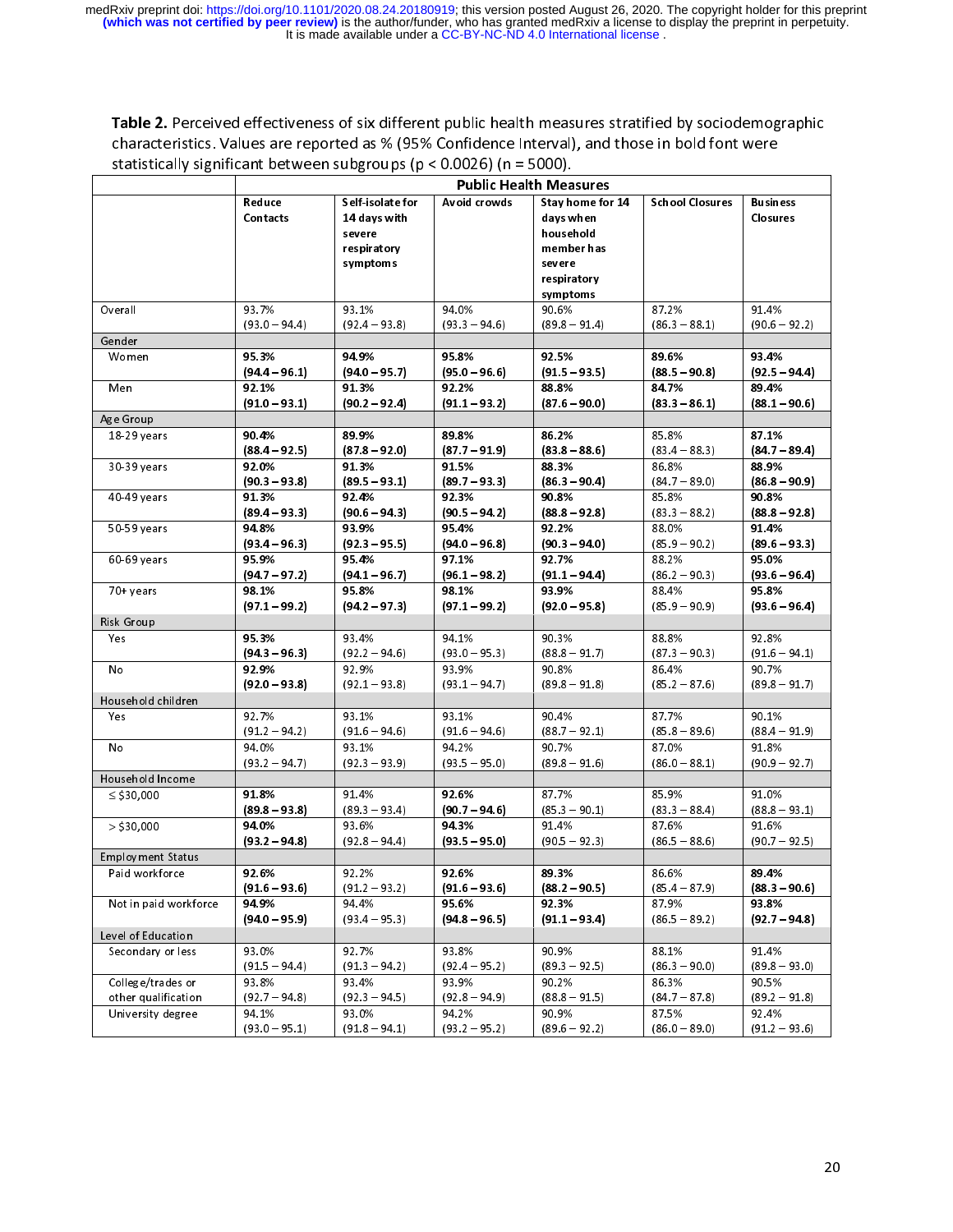Table 3. Confidence in the ability to comply with five different public health measures stratified by<br>sociodemographic characteristics. Values are reported as % (95% Confidence Interval), and those in bold font were statistically significant between subgroups ( $p < 0.0026$ ) (n = 5000).

|                     | <b>Public Health Measures</b> |                                                                 |                          |                                                                                            |                                |
|---------------------|-------------------------------|-----------------------------------------------------------------|--------------------------|--------------------------------------------------------------------------------------------|--------------------------------|
|                     | <b>Reduce Contacts</b>        | Self-isolate for 14<br>days with severe<br>respiratory symptoms | Avoid crowds             | Stay home for 14<br>days when<br>household member<br>has severe<br>respiratory<br>symptoms | Avoid public<br>transportation |
| Overall             | 93.7%<br>$(93.0 - 94.4)$      | 93.0%<br>$(92.3 - 93.7)$                                        | 93.3%<br>$(92.6 - 94.0)$ | 91.0%<br>$(90.2 - 91.8)$                                                                   | 90.0%<br>$(90.1 - 91.7)$       |
| Gender              |                               |                                                                 |                          |                                                                                            |                                |
| Women               | 94.6%<br>$(93.7 - 95.5)$      | 94 9%<br>$(941 - 95.8)$                                         | 94.7%<br>$(93.8 - 95.5)$ | 927%<br>$(91.6 - 93.7)$                                                                    | 92.9%<br>$(91.9 - 93.9)$       |
| Men                 | 92.9%<br>$(91.9 - 93.9)$      | 91.1%<br>$(90.0 - 92.2)$                                        | 91.9%<br>$(90.8 - 92.9)$ | 893%<br>$(881 - 90.6)$                                                                     | 88.9%<br>$(87.6 - 90.1)$       |
| Age Group           |                               |                                                                 |                          |                                                                                            |                                |
| 18-29 years         | 90.2%                         | 87.7%                                                           | 881%                     | 85.6%                                                                                      | 853%                           |
|                     | $(881 - 922)$                 | $(85.4 - 90.0)$                                                 | $(85.8 - 90.4)$          | $(832 - 881)$                                                                              | $(82.8 - 87.8)$                |
| 30-39 years         | 92.7%                         | 90.7%                                                           | 89.2%                    | 87.6%                                                                                      | 86.9%                          |
|                     | $(910 - 943)$                 | $(88.8 - 92.5)$                                                 | $(872 - 912)$            | $(85.5 - 89.7)$                                                                            | $(84.8 - 89.1)$                |
| 40-49 years         | 92.1%<br>$(90.2 - 93.9)$      | 92.2%<br>$(90.3 - 94.0)$                                        | 91.7%<br>$(89.8 - 93.6)$ | 89.5%<br>$(87.5 - 91.7)$                                                                   | 89.3%<br>$(872 - 915)$         |
| 50-59 years         | 94.4%                         | 94 3%                                                           | 95.7%                    | 93.9%                                                                                      | 92.2%                          |
|                     | $(928 - 959)$                 | $(927 - 95.8)$                                                  | $(943 - 970)$            | $(92.3 - 95.5)$                                                                            | $(90.3 - 94.0)$                |
| 60-69 years         | 96.7%                         | 96 4%                                                           | 97.2%                    | 94.2%                                                                                      | 95.0%                          |
|                     | $(95.6 - 97.8)$               | $(95.3 - 97.6)$                                                 | $(96.2 - 98.3)$          | $(927 - 956)$                                                                              | $(93.6 - 95.4)$                |
| 70+ years           | 96.1%<br>$(94.6 - 97.6)$      | 97.2%<br>$(95.9 - 98.5)$                                        | 98.4%<br>$(97.5 - 99.4)$ | 953%<br>$(937 - 970)$                                                                      | 973%<br>$(96.1 - 98.6)$        |
| Risk Group          |                               |                                                                 |                          |                                                                                            |                                |
| Yes                 | 95.1%                         | 92.8%                                                           | 94.2%                    | 91.0%                                                                                      | 91.5%                          |
|                     | $(94.1 - 96.2)$               | $(91.6 - 94.1)$                                                 | $(93.1 - 95.3)$          | $(89.6 - 92.4)$                                                                            | $(90.1 - 92.9)$                |
| No                  | 93.0%                         | 93.1%                                                           | 92.8%                    | 90.9%                                                                                      | 90.6%                          |
|                     | $(92.2 - 93.9)$               | $(92.3 - 94.0)$                                                 | $(92.0 - 93.7)$          | $(90.0 - 91.9)$                                                                            | $(89.6 - 91.5)$                |
| Household children  |                               |                                                                 |                          |                                                                                            |                                |
| Yes                 | 92.7%                         | 91.7%                                                           | 91.7%                    | 90.0%                                                                                      | 89.2%                          |
|                     | $(91.2 - 94.2)$               | $(90.1 - 93.3)$                                                 | $(90.1 - 93.3)$          | $(88.3 - 91.8)$                                                                            | $(87.4 - 91.0)$                |
| No                  | 94.0%                         | 93.4%                                                           | 93.8%                    | 91.2%                                                                                      | 91.4%                          |
|                     | $(93.3 - 94.8)$               | $(92.6 - 94.2)$                                                 | $(93.0 - 94.5)$          | $(90.3 - 92.1)$                                                                            | $(90.5 - 92.3)$                |
| Household Income    |                               |                                                                 |                          |                                                                                            |                                |
| $\le$ \$30,000      | 92.2%                         | 91.0%                                                           | 92.2%                    | 88 1%                                                                                      | 86.4%                          |
|                     | $(90.3 - 94.2)$               | $(88.8 - 93.1)$                                                 | $(90.3 - 94.2)$          | $(85 \t7 - 90 \t5)$                                                                        | $(83.9 - 89.0)$                |
| $>$ \$30,000        | 94.2%                         | 93.5%                                                           | 93.6%                    | 91.4%                                                                                      | 918%                           |
|                     | $(93.4 - 94.9)$               | $(92.7 - 94.3)$                                                 | $(92.8 - 94.4)$          | $(90.5 - 92.3)$                                                                            | $(90.9 - 92.7)$                |
| Employment Status   |                               |                                                                 |                          |                                                                                            |                                |
| Paid workforce      | 92.4%<br>$(91.4 - 93.4)$      | 914%<br>(90 3 – 92 5)                                           | 91.1%<br>(90 1 – 92 2)   | 88.9%<br>$(877 - 901)$                                                                     | 88.9%<br>(87 7 – 90 1)         |
| Not in paid         | 95.3%                         | 94.9%                                                           | 959%                     | 93.4%                                                                                      | 93.1%                          |
| workforce           | $(94.4 - 96.2)$               | $(94.0 - 95.9)$                                                 | $(95.1 - 96.7)$          | $(92.4 - 94.5)$                                                                            | $(92.0 - 94.1)$                |
| Level of Education  |                               |                                                                 |                          |                                                                                            |                                |
| Secondary or less   | 92.7%                         | 92.5%                                                           | 93.1%                    | 90.1%                                                                                      | 90.4%                          |
|                     | $(91.3 - 94.2)$               | $(91.0 - 94.0)$                                                 | $(91.7 - 94.6)$          | $(88.4 - 91.8)$                                                                            | $(88.7 - 92.1)$                |
| College/trades or   | 93.6%                         | 93.6%                                                           | 93.7%                    | 92.2%                                                                                      | 91.4%                          |
| other qualification | $(92.5 - 94.7)$               | $(92.5 - 94.7)$                                                 | $(92.6 - 94.8)$          | $(91.0 - 93.4)$                                                                            | $(90.2 - 92.7)$                |
|                     | 94.4%                         | 92.8%                                                           | 93.0%                    | 90.3%                                                                                      | 90.6%                          |
| University degree   |                               | $(91.6 - 94.0)$                                                 | $(91.8 - 94.1)$          | $(88.9 - 91.6)$                                                                            | $(89.3 - 91.9)$                |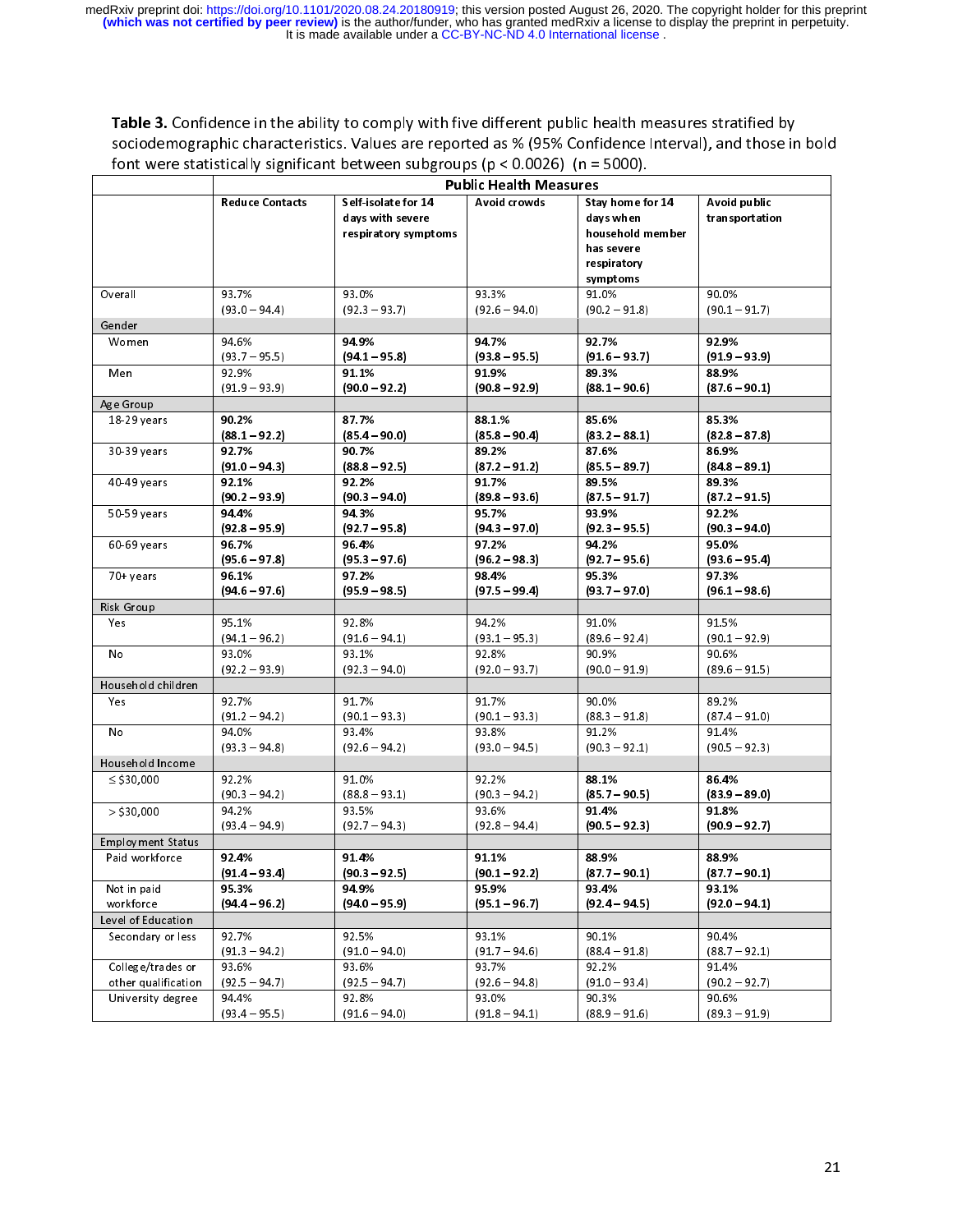It is made available under a [CC-BY-NC-ND 4.0 International license](http://creativecommons.org/licenses/by-nc-nd/4.0/) . **(which was not certified by peer review)** is the author/funder, who has granted medRxiv a license to display the preprint in perpetuity. medRxiv preprint doi: [https://doi.org/10.1101/2020.08.24.20180919;](https://doi.org/10.1101/2020.08.24.20180919) this version posted August 26, 2020. The copyright holder for this preprint



Childcare Provider

Parents as Childcare Provider

**Figure 1. Panel A.** Respondents with children under the age of 14 years (n = 938) reported on which individuals looked after the children in their household during school and daycare closures due to the pandemic. Panel B. Respondents who reported that parents provided childcare during school and daycare closures ( $n = 777$ ), also identified the employment circumstances of the parent who provided the childcare. The category 'Parent in the Workforce' includes those who were working remotely. the childcare. The category 'Parent in the Workforce' includes those who were working remotely, working part-time, those who took leave from their job, or those who were unemployed due to COVID-19 but otherwise have been working.



Figure 2. Respondents were asked if they had worn a face mask in the 24 hours prior to survey completion.<br>Panel A represents reported mask use by province of residence. Panel B identifies the location(s) of mask Panel A represents reported mask use by province of residence. Panel B identifies the location(s) of mask use for respondents who reported wearing a mask in the previous 24 hours (n = 1622).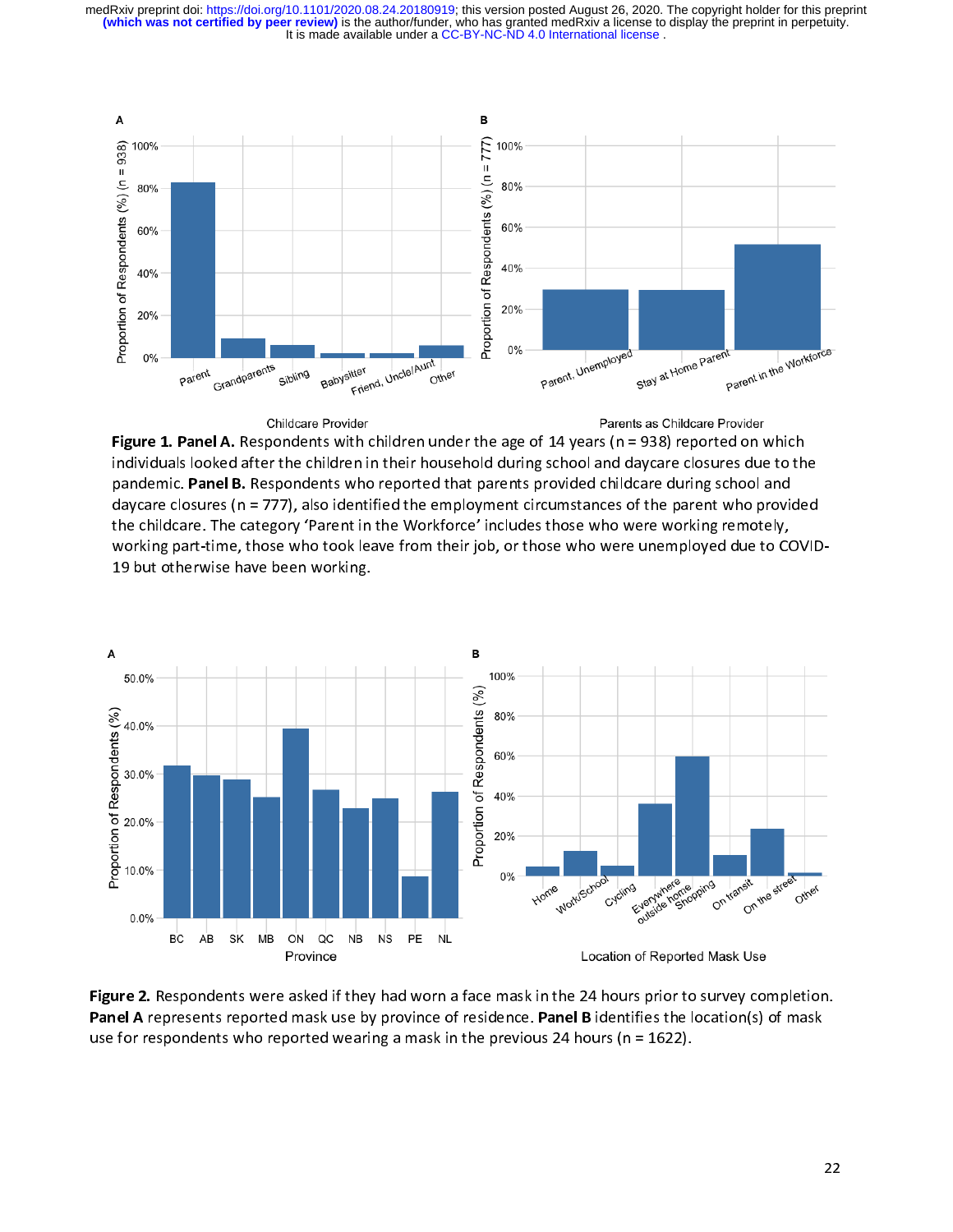**Table 4.** Results of a logistic regression assessing factors associated with mask use in the 24 hours prior to survey completion. Values are reported as adjusted odds ratios (95% confidence interval) and those in bold fo

| Variable                                                   | Adjusted OR (95% CI)     | P Wald's test | P (L-R test) |
|------------------------------------------------------------|--------------------------|---------------|--------------|
| Household composition                                      |                          |               | 0.004        |
| Single person living alone (referent)                      |                          |               |              |
| Adults only living together                                | $1.33(1.13 \t1.55)$      | < 0.001       |              |
| Family with children                                       | $1.25(1.02 - 1.53)$      | 0.03          |              |
| >2 generations living together                             | $1.72(1.12 \cdot 2.65)$  | 0.01          |              |
| Grandparents living with their grandchildren only          | $1.16(0.28 - 4.73)$      | 0.83          |              |
| Age Category                                               |                          |               | $\mathbf{1}$ |
| 18-29 years                                                | 1.62(1.24.2.11)          | 0.001         |              |
| 30-39 years                                                | $1.22(0.95 - 1.56)$      | 0.12          |              |
| 40-49 years (referent)                                     | $\overline{\phantom{a}}$ | ä,            |              |
| 50-59 years                                                | $1.23(0.94 - 1.61)$      | 0.13          |              |
| 60-69 years                                                | 1.45 (1.09 1.94)         | 0.01          |              |
| Over 70 years                                              | $1.41(0.99 - 2.01)$      | 0.06          |              |
| Respondent risk group                                      |                          |               | $\mathbf{1}$ |
| Respondent is in a high risk group                         | 1.48(1.04.211)           | 0.03          |              |
| Size of the geographic region of residence                 |                          |               | < 0.001      |
| Large city (referent)                                      |                          |               |              |
| Medium sized city                                          | 0.73(0.63 0.85)          | < 0.001       |              |
| Large town                                                 | 0.60(0.48 0.76)          | < 0.001       |              |
| Small town                                                 | $0.53(0.43 \cdot 0.65)$  | < 0.001       |              |
| Rural place                                                | 0.38(0.29 0.50)          | 0.001         |              |
| Education level of respondent                              |                          |               | 0.02         |
| Secondary or less (referent)                               |                          |               |              |
| College/Trade/Other qualification                          | $1.00(0.85 - 1.18)$      | 1.0           |              |
| University (Bachelor degree or higher)                     | $1.2(1.02 \quad 1.43)$   | 0.03          |              |
| Employment status of respondent                            |                          |               | < 0.001      |
| Unemployed, Student, Retired, Work w/in Home (referent)    |                          |               |              |
| Employed FT, PT, Self Employed                             | 1 33 (1 14 1 55)         | < 0.001       |              |
| Perceived risk of contracting the virus                    |                          |               | < 0.001      |
| Likely to contact the virus                                | $1.31(1.12 - 1.52)$      | < 0.001       |              |
|                                                            |                          |               |              |
| Perceived risk of serious illness due to COVID-19          |                          |               | < 0.001      |
| COVID-19 would be a serious illness for respondent         | $1.61(1.39 - 1.85)$      | < 0.001       | < 0.001      |
| Interaction between age category and respondent risk group |                          |               |              |
| 18-29 years in a risk group                                | 1 75 (1 06 2 90)         | 0.03<br>0.05  |              |
| 30-39 years in a risk group                                | $1.62(1.01 - 2.59)$      | ä,            |              |
| 40-49 years, not high risk (referent)                      |                          |               |              |
| 50-59 years in a risk group                                | $0.87(0.54 - 1.39)$      | 0.56          |              |
| 60-69 years in a risk group                                | $0.73(0.47 - 1.15)$      | 0.18          |              |
| Over 70 years in a risk group                              | $0.90(0.55 - 1.48)$      | 0.68          |              |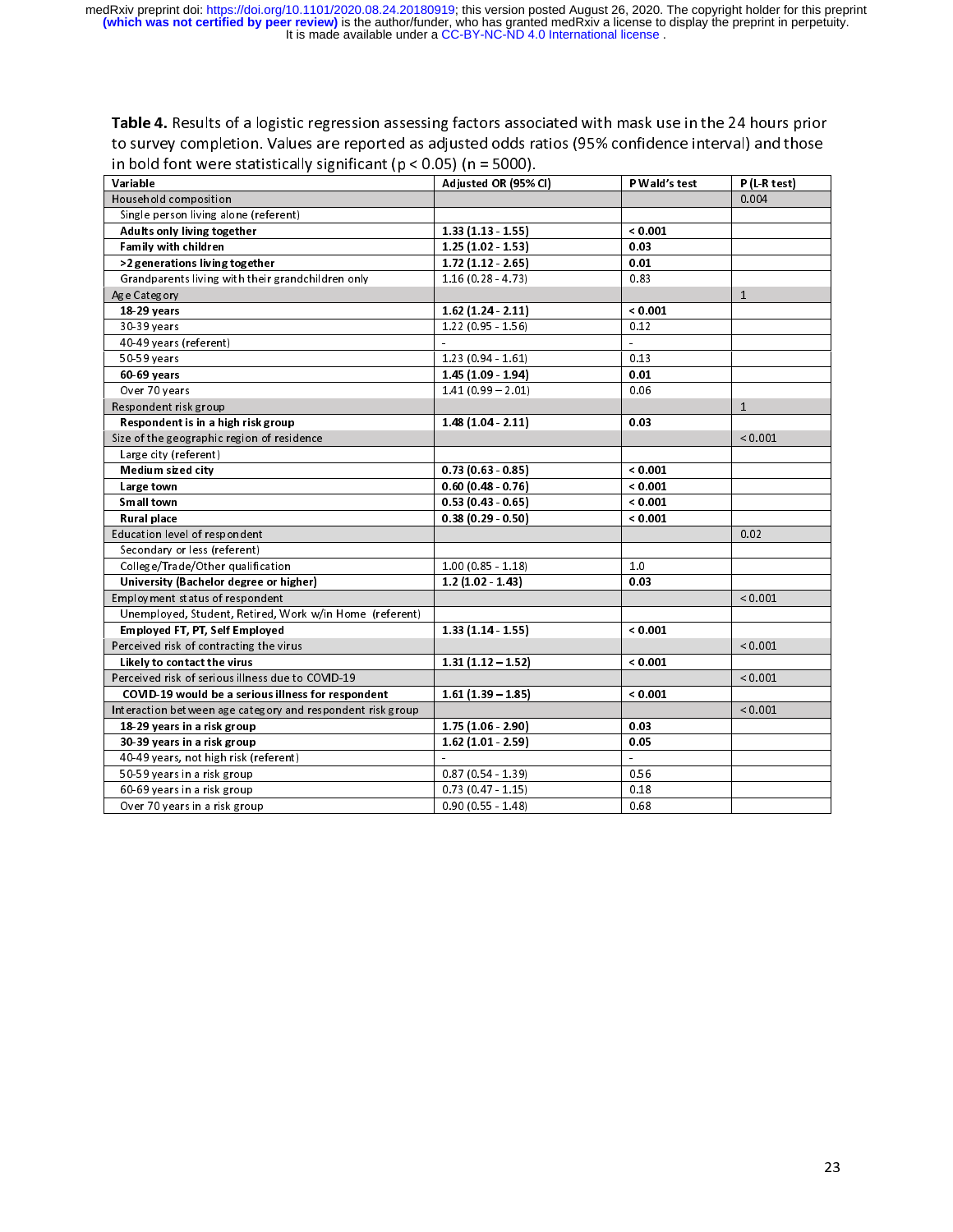It is made available under a [CC-BY-NC-ND 4.0 International license](http://creativecommons.org/licenses/by-nc-nd/4.0/) . **(which was not certified by peer review)** is the author/funder, who has granted medRxiv a license to display the preprint in perpetuity. medRxiv preprint doi: [https://doi.org/10.1101/2020.08.24.20180919;](https://doi.org/10.1101/2020.08.24.20180919) this version posted August 26, 2020. The copyright holder for this preprint



**Figure 3. Panel A.** Proportion of respondents reporting contact with non-household members in the 7 days<br>prior to survey completion. More non-household contacts were reported for provinces which were more advanced in the de-escalation of physical distancing (e.g. PEI) at the time of survey completion however, in advanced in the de-escalation of physical distancing (e.g. PEI) at the time of survey completion however, in respondents were reporting non-household contacts in May 2020. Panel B. The number of days in the past respondents were reporting non-household contacts in May 2020. Panel B. The number of days in the past week respondents engaged in an activity with a non-household contact, for those reporting such activity (n = 1220). of